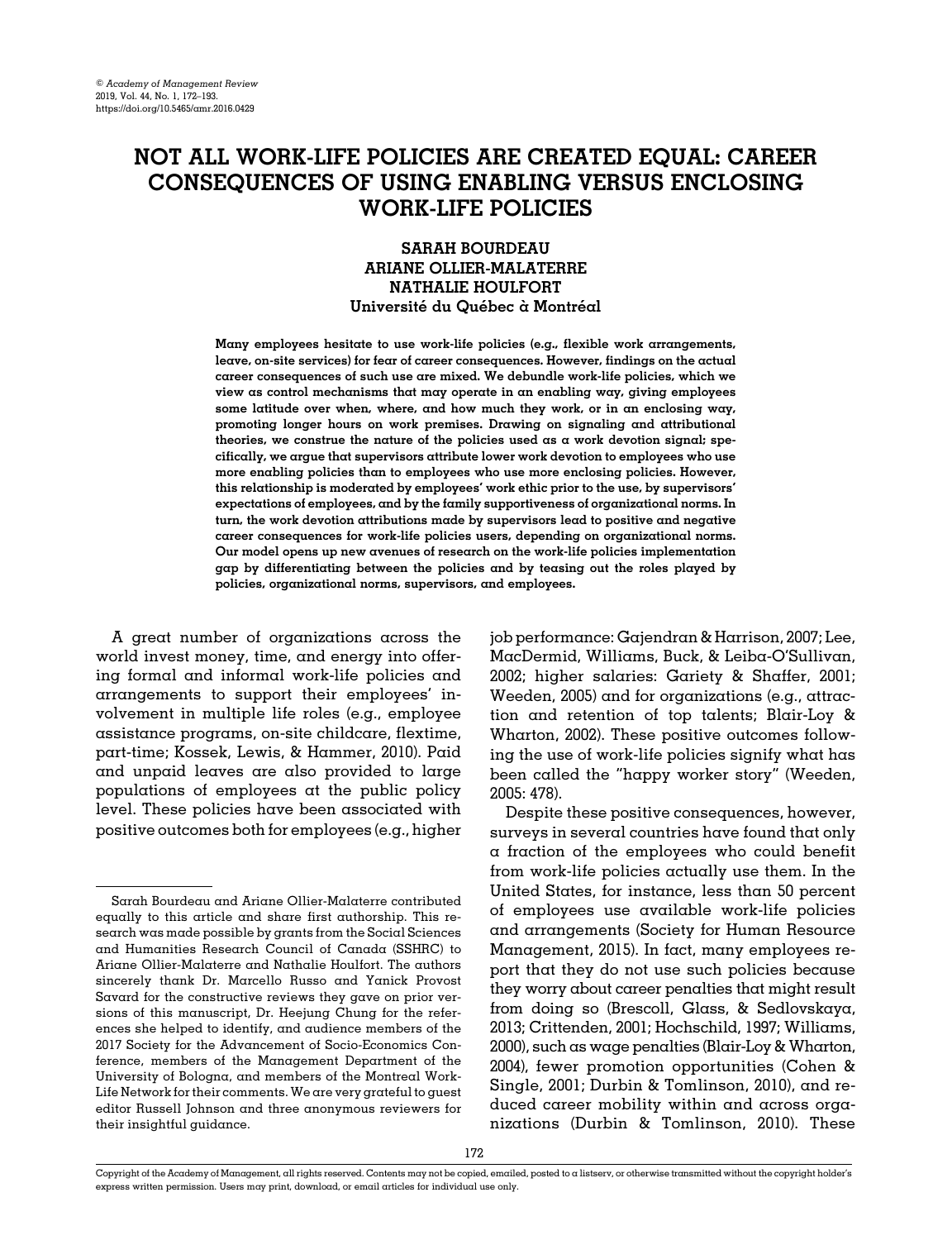negative outcomes following the use of work-life policies have been construed as a "flexibility stigma" (Williams, Blair-Loy, & Berdahl, 2013). These concerns are reasonable, since negative career consequences have indeed been reported; for example, some work-life policy users (e.g., users of flexible schedules, telework, or job share) suffer wage penalties (e.g., [Glass, 2004;](#page-18-0) [Leslie, Manchester, Park,](#page-19-0) & [Mehng, 2012\)](#page-19-0), lower performance evaluations (e.g., [Leslie et al., 2012;](#page-19-0) [Wharton, Chivers, & Blair-Loy, 2008\)](#page-20-0), and fewer promotions (e.g., [Judiesch](#page-18-0) [& Lyness, 1999](#page-18-0); [Leslie](#page-19-0) [et al., 2012\)](#page-19-0). In light of the flexibility stigma literature (Williams [et al., 2013\)](#page-20-0), employees who work flexibly are penalized because they deviate from the work devotion schema that places working hard at one's job at the center of one's life ([Blair-Loy, 2003; Dumas](#page-17-0) & [Sanchez-](#page-17-0)[Burks, 2015;](#page-17-0) [Williams, Berdahl, & Vandello, 2016;](#page-20-0) [Williams et al., 2013\)](#page-20-0) and construes ideal workers as being always available and committed to work (formerly, men cared for by homemaker wives; [Acker, 1990;](#page-16-0) [Bailyn, 1993](#page-17-0); [Reid, 2015;](#page-20-0) [Slaughter, 2015](#page-20-0); [Williams et al., 2016](#page-20-0); [Williams](#page-20-0) [et al., 2013\)](#page-20-0).

Several shortcomings of the literature may explain these divergent narratives. First, work-life policies are often treated as if they were all created equal and were equally penalizing or rewarding. Prior research tends either to bundle different work-life policies together by using counts of available policies or to focus on isolated policies ([Kelly et al., 2008\)](#page-18-0). Moreover, there is much emphasis on leaves and flexible work arrangements (i.e., flextime, flexplace), while other work-life policies typically are not addressed in the literature (e.g., on-site facilities such as gyms or health clinics). Second, the empirical studies examining the issue have rarely distinguished between mere availability and actual use of worklife policies, thus confounding the findings regarding career consequences [\(Allen, Johnson,](#page-16-0) [Kiburz,](#page-16-0) [& Shockley, 2013](#page-16-0); [Kelly et al., 2014\)](#page-18-0). Third, the reasons for the positive or negative impact of using work-life policies on one's career, above and beyond other factors such as job performance and tenure, have not been elucidated thus far, and the mechanisms through which supervisors interpret employees' use of work-life policies and make decisions regarding subsequent career consequences for those employees have not been thoroughly analyzed. We argue that these oversights obscure our understanding of career

consequences for users of formal work-life policies and informal work-life arrangements.

Our core arguments in this article are as follows. First, we argue that using or requesting different work-life policies or informal arrangements has different outcomes for employees' careers, above and beyond other factors. In particular, we view work-life policies as one of the mechanisms through which organizations attempt to control employees' work-related behaviors and effort, because such policies may ensure the attainment of organizational goals [\(Baron,](#page-17-0) [Jennings,](#page-17-0) [& Dobbin, 1988](#page-17-0); [Flamholtz, Das, & Tsui,](#page-18-0) [1985;](#page-18-0) [Lincoln](#page-19-0) [& Kalleberg, 1985, 1990\)](#page-19-0). We argue that, as control mechanisms, work-life policies differ in the way they exert control over employees. Specifically, enabling work-life policies, such as leaves and telework, give employees latitude over when, where, and how much they work, which enables them to spend time and energy outside of work to take care of themselves and their family members [\(Kelly](#page-18-0) & [Moen, 2007](#page-18-0); [Kossek & Michel, 2011](#page-19-0)). In contrast, enclosing policies, such as on-site childcare centers and health clinics, promote greater availability for work and longer hours on work premises by providing services that employees would otherwise seek outside the workplace [\(Useem](#page-20-0) & [Harrington, 2000\)](#page-20-0), thus enclosing employees within the workplace.

Second, we theorize, as illustrated in [Figure 1,](#page-2-0) that the nature of the work-life policies that are used acts as a signal [\(Spence, 1973](#page-20-0)) of work devotion such that the policies that fall on the enabling side of the continuum are more likely than those on the enclosing side to entail negative career consequences for their users, because supervisors attribute lower work devotion to employees who use or request more enabling policies ([Heider, 1958](#page-18-0); [Kelley, 1967;](#page-18-0) [Leslie et al., 2012\)](#page-19-0). We further reason that the relationship between the nature of the policies used and supervisors' work devotion attributions is moderated by employees' work ethic prior to the use of worklife policies [\(Furnham, 1990; Kidron, 1978\)](#page-18-0), by supervisors' expectations of employees ([Kossek,](#page-19-0) [Ollier-Malaterre, Lee, Pichler,](#page-19-0) [& Hall, 2016](#page-19-0); [Scott,](#page-20-0) [Moore, & Miceli, 1997](#page-20-0)), and by the supportiveness of organizational norms for life outside of work ([Allen, 2001](#page-16-0); [Andreassi](#page-17-0) [& Thompson, 2008;](#page-17-0) [Thompson, Beauvais,](#page-20-0) & [Lyness, 1999\)](#page-20-0). Last, we explain how supervisors' work devotion attributions about employees, in turn, shape a range of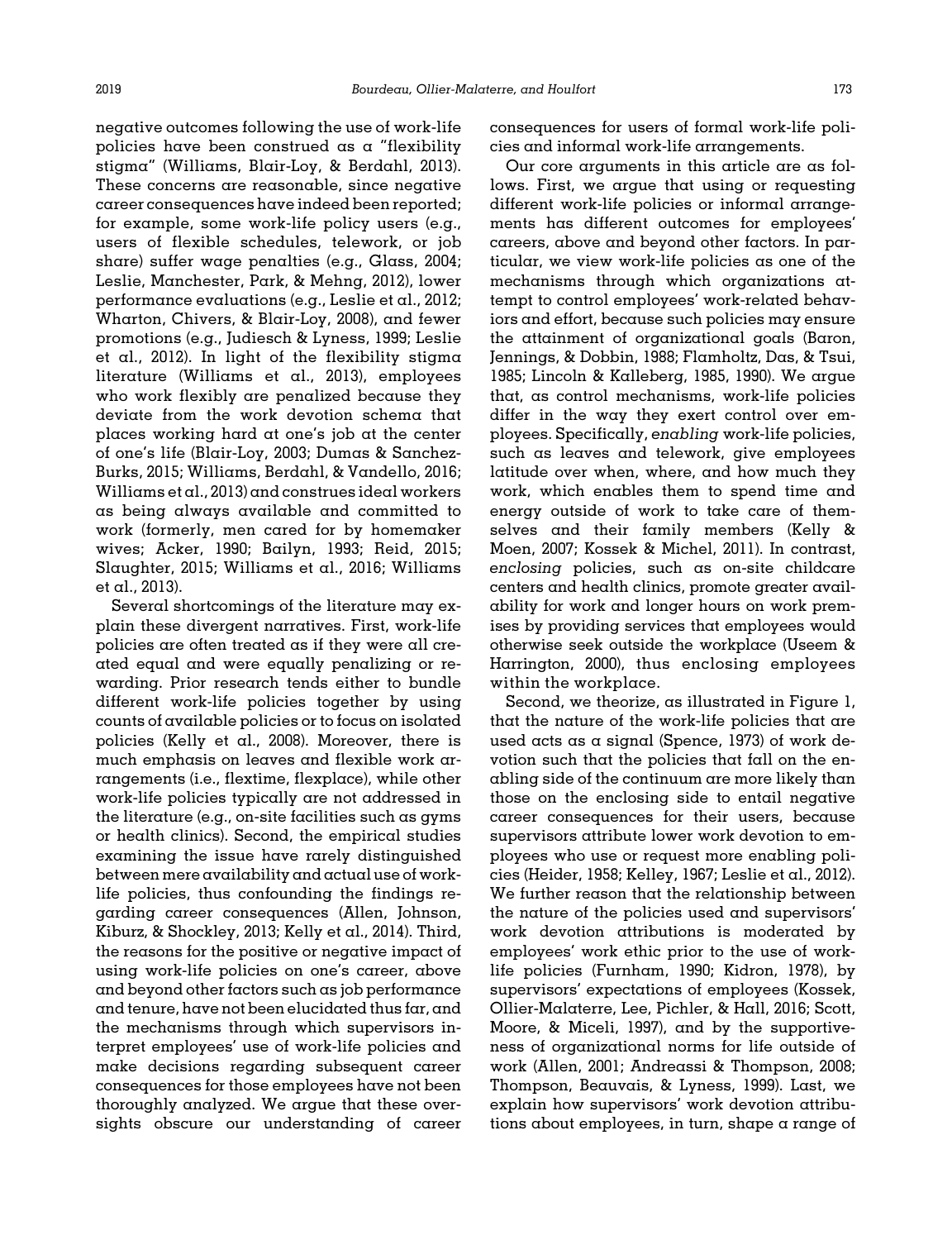# <span id="page-2-0"></span>FIGURE 1 Work Devotion Attributions and Career Consequences Associated with the Use/Request of More Enabling Versus More Enclosing Work-Life Policies



positive and negative career consequences as a function of the supportiveness of organizational norms.

Our theorization of the differential nature of work-life policies, as well as of the signaling and attribution mechanisms at play in supervisors' interpretation of the nature of the formal worklife policies and informal arrangements used by employees, explains the career consequences experienced by employees and makes two important contributions to the work-life literature. First, whereas in previous research scholars have tended to bundle different policies without differentiating between varying consequences of use and without identifying the reasons for such consequences ([Kelly et al., 2008\)](#page-18-0), we propose a theorization of work-life policies based on the enabling versus enclosing way they exert control. This distinction, in our view, plays a major role in explaining why using different policies leads to different work devotion attributions by supervisors. This distinction could also shed light on the current inconsistency of findings

pertaining to use of work-life policies and, thus, could open up new areas of research. By doing so this distinction would have important implications for individuals as they negotiate their career paths (e.g., wages, career moves, job satisfaction, justice perceptions), as well as for organizations attempting to reap the potential benefits of work-life policies (e.g., commitment, productivity, retention).

Second, our analysis of the combined effects of the more enabling versus more enclosing nature of these policies, employees' preexisting work ethic, supervisors' expectations of employees, organizational norms, and supervisors' work devotion attributions provides a robust multilevel (i.e., employee-supervisor dyad and organizational levels) rationale for predicting the positive and negative career consequences that employees experience when they use or request work-life policies. In doing so our model may help organizations predict negative career consequences while helping employees avoid them; this is important because career penalties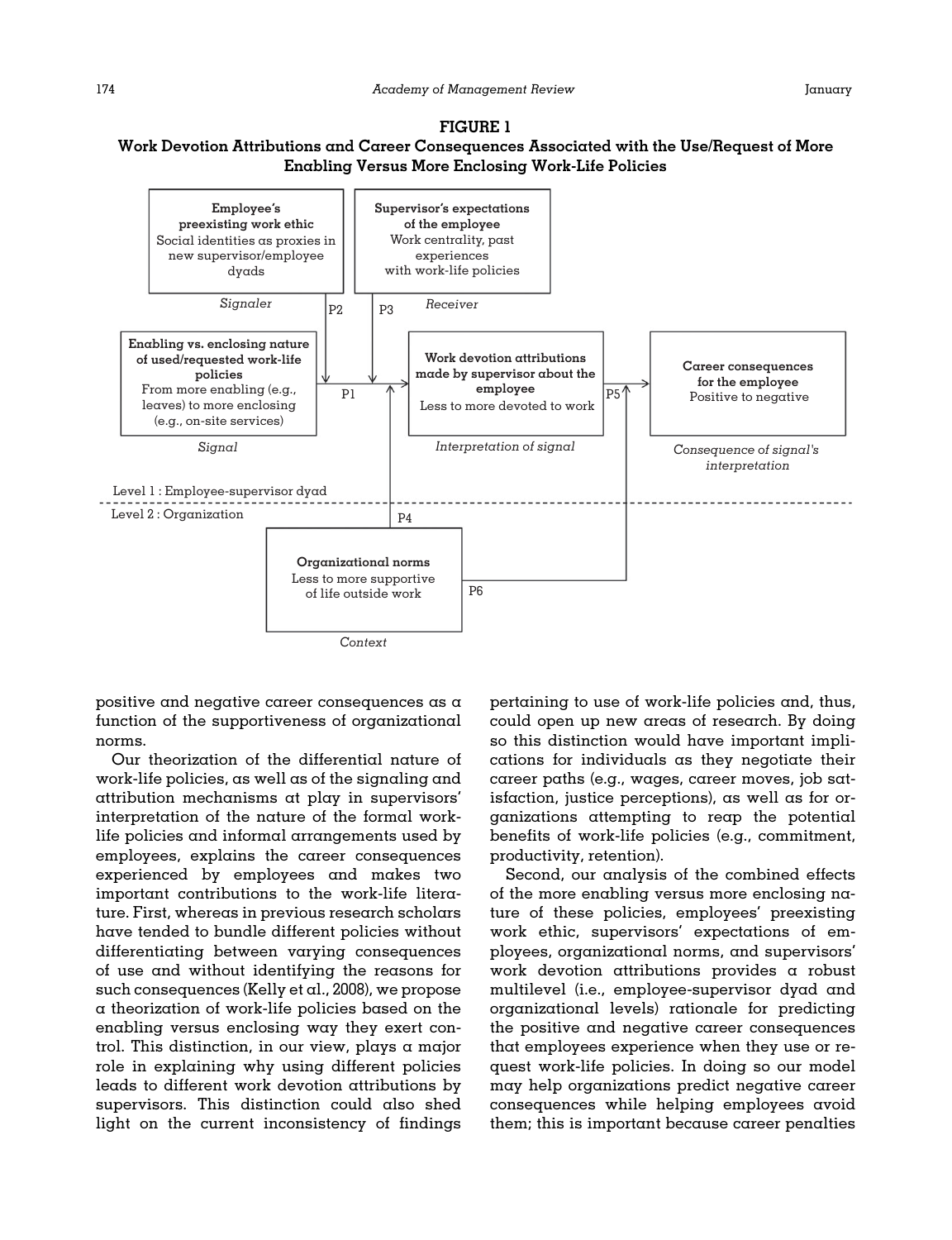(e.g., pay cut) or the denial of career premiums that would otherwise have been attained (e.g., being passed over for a promotion) is associated with reductions in well-being, job satisfaction, and commitment ([Boyce, Ryan, Imus,](#page-17-0) [& Morgeson,](#page-17-0) [2007\)](#page-17-0) and can lead employees to opt out of the workforce [\(Stone & Hernandez, 2013\)](#page-20-0). Our model also sheds light on the implementation gap between available policies and employees' use of these policies. Bridging this gap is important because using the policies may alleviate the conflicts faced by employees between demands stemming from different areas of life ([Greenhaus](#page-18-0) & [Beutell, 1985](#page-18-0)) and because these conflicts have negative consequences for both individuals and organizations (see [Allen, Herst, Bruck, & Sutton,](#page-16-0) [2000,](#page-16-0) and [Carlson](#page-17-0) [& Kacmar, 2000](#page-17-0)).

In the following sections we lay the basis for our construal of work-life policies as control mechanisms and our core distinction between enabling and enclosing policies. We then articulate our view of the use of work-life policies as signals that are sent by the employee and interpreted by the supervisor in a given organizational context, resulting in work devotion attributions made by the supervisor about the employee. Finally, we explain how these work devotion attributions may lead to positive or negative career consequences, depending on organizational norms.

## WORK-LIFE POLICIES AS CONTROL MECHANISMS

# Work-Life Policies and Their Career Consequences

Employees face competing demands that emerge from different life domains. Major demographic shifts have occurred in industrialized countries in the past several decades [\(Williams](#page-20-0) [et al., 2016\)](#page-20-0), and the dual-earner family is now the modal American family ([Greenhaus](#page-18-0) [& Kossek,](#page-18-0) [2014; Kossek, 2008](#page-18-0)). As a consequence, both men and women now actively participate in multiple life domains, including work, family, community, and self ([Demerouti, 2012](#page-17-0)). On the home front, 43 percent of workers report they have a child under the age of eighteen living at home, and 35 percent have significant eldercare demands ([Bond,](#page-17-0) [Thompson, Galinsky, & Prottas, 2003\)](#page-17-0). On the work front, employees are facing increasing work demands ([Kelly et al., 2014\)](#page-18-0). Low-income employees work with increasingly unpredictable schedules

([Henly & Lambert, 2014](#page-18-0); [Mishel, 2013](#page-19-0)), while the culture of long work hours and 24/7 reactivity among professionals and managers leads to chronic overwork ([Brett](#page-17-0) & [Stroh, 2003; Burke](#page-17-0) & [Cooper, 2008](#page-17-0); [Cha, 2010;](#page-17-0) [Jacobs](#page-18-0) [& Gerson, 2004\)](#page-18-0). The rise in hours and in the intensification of the pace of work is particularly noticeable in consulting, law, and investment banking firms, which routinely operate on eighty-hour weeks ([Kossek, 2008](#page-18-0)), as well as in self-oriented careers (e.g., architecture, entrepreneurship, journalism, teaching; [Reid & Ramarajan, 2016\)](#page-20-0).

Public policy and employers, especially large organizations, provide formal work-life policies that may help employees manage these demands. These policies encompass paid and unpaid leave, flexible working arrangements (e.g., flexible working hours, compressed workweeks, occasional or regular telework, reduced-load work), on-site facilities and services (e.g., childcare centers, gyms, health clinics, dry cleaning), and other resources pertaining to life outside of work (e.g., lunch-and-learn seminars, parenting networks among employees; [Ollier-Malaterre,](#page-19-0) [2010](#page-19-0)). In addition to formal policies—or in place of such policies in smaller organizations—informal work-life arrangements exist in the form of flexibility that is negotiated between supervisors and employees or arranged within workgroups [\(Kossek](#page-19-0) [& Michel, 2011](#page-19-0)).

As stated earlier, the findings pertaining to career outcomes associated with the availability and use of work-life policies are mixed [\(Kelly](#page-18-0) [et al., 2008](#page-18-0); [Kossek](#page-19-0) [& Michel, 2011; Kossek](#page-19-0) & [Thompson, 2016](#page-19-0); [Leslie et al., 2012\)](#page-19-0). On the one hand, some empirical data confirm the "happy worker story" ([Weeden, 2005:](#page-20-0) 478) by showing that users of flexible work arrangements enjoy higher salaries [\(Gariety & Shaffer, 2001](#page-18-0); [Ng,](#page-19-0) [Eby, Sorensen,](#page-19-0) [& Feldman, 2005;](#page-19-0) [Weeden, 2005](#page-20-0)) and greater career satisfaction [\(Lee et al., 2002\)](#page-19-0). An explanation of these outcomes is that flexible work arrangements may help employees enhance their job performance [\(Gajendran](#page-18-0) & [Harrison, 2007](#page-18-0); [Lee et al., 2002\)](#page-19-0). On the other hand, other studies support the "flexibility stigma" story, since working flexibly and taking leave are both associated with negative attitudinal and behavioral outcomes for workers, such as wage penalties [\(Budig](#page-17-0) [& England, 2001;](#page-17-0) [Glass, 2004](#page-18-0); [Judiesch](#page-18-0) [& Lyness, 1999;](#page-18-0) [Williams, 2000](#page-20-0)), lower performance evaluations ([Judiesch & Lyness, 1999;](#page-18-0) [Wharton](#page-20-0) [et al., 2008\)](#page-20-0), and slower career advancement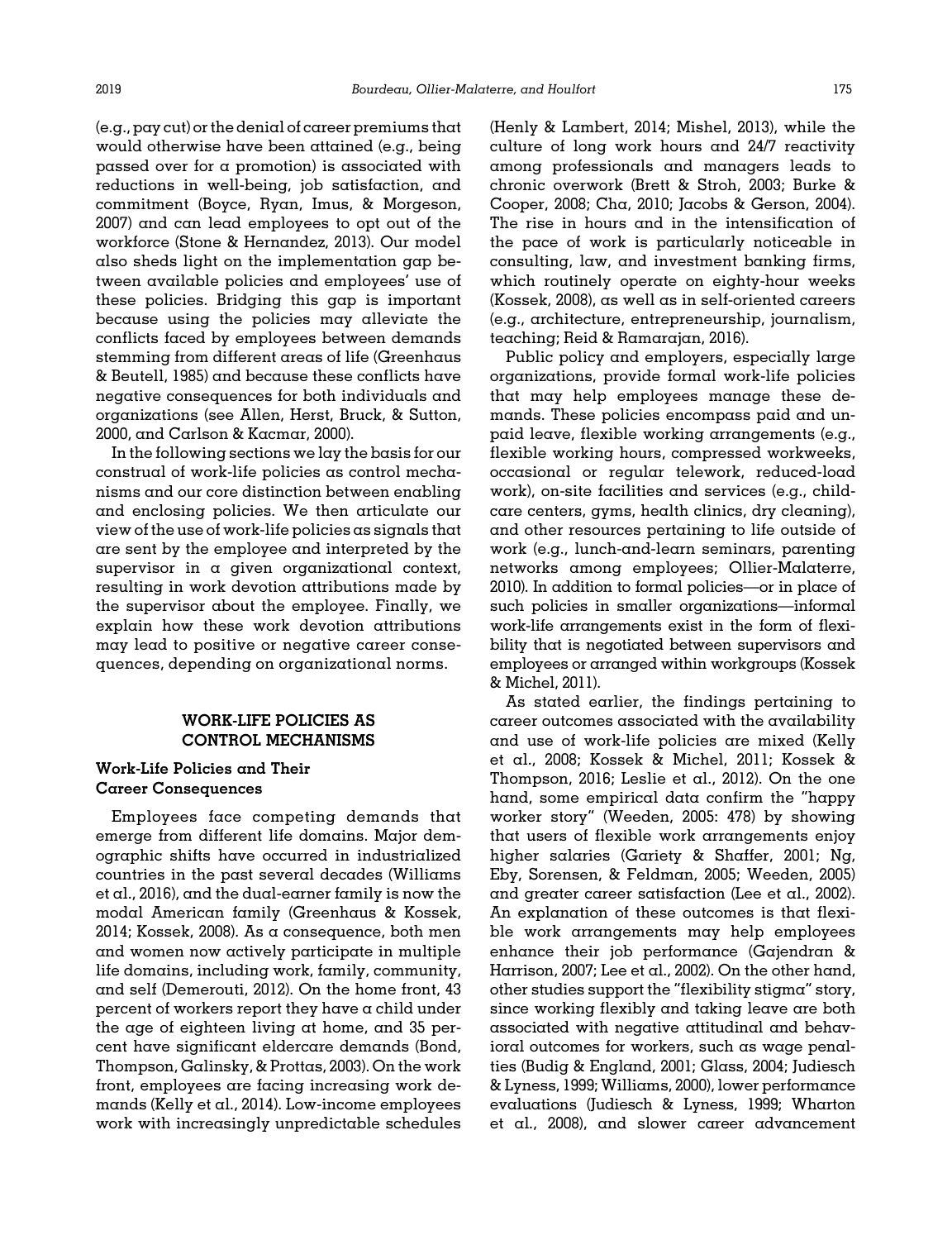[\(Cohen & Single, 2001;](#page-17-0) [Glass, 2004; Judiesch &](#page-18-0) [Lyness, 1999;](#page-18-0) [Williams, 2000\)](#page-20-0). The flexibility stigma rationale explains these penalties in terms of an incongruence between using work-life policies and the work devotion schema [\(Blair-Loy, 2003](#page-17-0); [Dumas](#page-17-0) & [Sanchez-Burks, 2015](#page-17-0); [Reid, 2015](#page-20-0); [Williams et al.,](#page-20-0) [2016; Williams et al., 2013](#page-20-0)). Stigma is one of the mechanisms underlying work-family backlash that is, the individual and collective negative attitudes, behaviors, and emotions regarding work-life policies [\(Perrigino, Dunford, & Wilson, 2018\)](#page-19-0). Although several typologies of work-life policies have been proposed (e.g., [Glass & Riley, 1998](#page-18-0); [Rau &](#page-20-0) [Hyland, 2002\)](#page-20-0), they have not shed light on the specific issue of career consequences. To address this gap, we build on the organizational control literature and differentiate between more enabling and more enclosing work-life policies.

## Control Mechanisms

We construe work-life policies as control mechanisms that help organizations attain their goals by facilitating employees' fulfillment of their professional responsibilities. This construal is built on the premise that organizations strive to exert control over their employees' behaviors in a variety of ways in order to increase employee commitment ([Lincoln](#page-19-0) & [Kalleberg, 1985, 1990\)](#page-19-0) and organizational effectiveness ([Mintzberg, 1989\)](#page-19-0). Organizational control, which Flamholtz et al. defined as "attempts by the organization to increase the probability that individuals and groups will behave in ways that lead to attainment of organizational goals" (1985: 36), is needed because other roles and social groups (e.g., family, church, community, alternative work roles) may claim portions of employees' time, energy, and loyalty [\(Kanter, 1977](#page-18-0); [Marks, 1977](#page-19-0); [Whyte, 1957\)](#page-20-0) and may divert them from the pursuit of organizational goals.

Historically, organizational control has been ensured through a vast array of mechanisms and incentives (e.g., promotions, wage increases, bonuses, training; [Clark](#page-17-0) [& Wilson, 1961](#page-17-0)). It has largely evolved over time, from direct coercive and utilitarian mechanisms intended to foster employees' obedience and productivity (e.g., close monitoring by foremen, threats of unemployment, organizational hierarchy) to indirect control of employees through normative, associative, and unobtrusive mechanisms and incentives, such as participation in decision making, internal labor markets, or departmentalization ([Baron et al., 1988;](#page-17-0)

[Clark](#page-17-0) [& Wilson, 1961](#page-17-0); [Karreman](#page-18-0) [& Alvesson, 2004](#page-18-0)). ¨ The indirect mechanisms of control are intended to replace the alienation and conflict typical of a mass-production factory with employee commitment and a sense of community and dependence on the organization ([Lincoln](#page-19-0) & [Kalleberg, 1985, 1990\)](#page-19-0). They also tend to dissolve class, union, and occupational loyalties that would compete with loyalty to the organization ([Lincoln & Kalleberg, 1985, 1990\)](#page-19-0). Welfare at the level of the organization (i.e., welfare corporatism; [Lincoln](#page-19-0) & [Kalleberg, 1985, 1990\)](#page-19-0), which is a typical form of indirect control, is of particular importance to understand worklife policies.

### Enabling and Enclosing Work-Life Policies

All work-life policies, in our view, are control mechanisms. However, not all work-life policies are created equal in terms of how the control is conveyed. Some work-life policies, which we term enabling, give employees latitude over when, where, and how much they work, which enables them to spend time and energy outside of work to take care of themselves and their family members ([Kelly](#page-18-0) & [Moen, 2007;](#page-18-0) [Kossek & Michel, 2011](#page-19-0)). For instance, job-protected leaves and options to switch between full- and part-time schedules give employees latitude over when and how much they work, thus enabling them to fulfill their personal responsibilities by working less or not at all for a period of time. Likewise, telework gives employees latitude over where they work, which facilitates the fulfillment of their nonwork roles by reducing commuting time and, in professional and managerial jobs, by allowing them to stretch their workday and to interweave work with household chores and family time.

We view enabling work-life policies as control mechanisms that ensure the attainment of organizational goals in at least two ways. First, policies such as job-protected leave and part-time work aim at reducing employees' work-life conflicts and therefore prevent the negative impacts of work-life conflicts on employee performance and commitment ([Allen et al., 2000](#page-16-0); [Carlson](#page-17-0) & [Kacmar, 2000\)](#page-17-0). Second, social exchange theory ([Blau, 1964\)](#page-17-0) suggests that employees who are treated kindly and supportively feel obligated to reciprocate in kind, which in the case of enabling work-life policies has been shown to translate into greater work effort [\(Kossek & Thompson,](#page-19-0)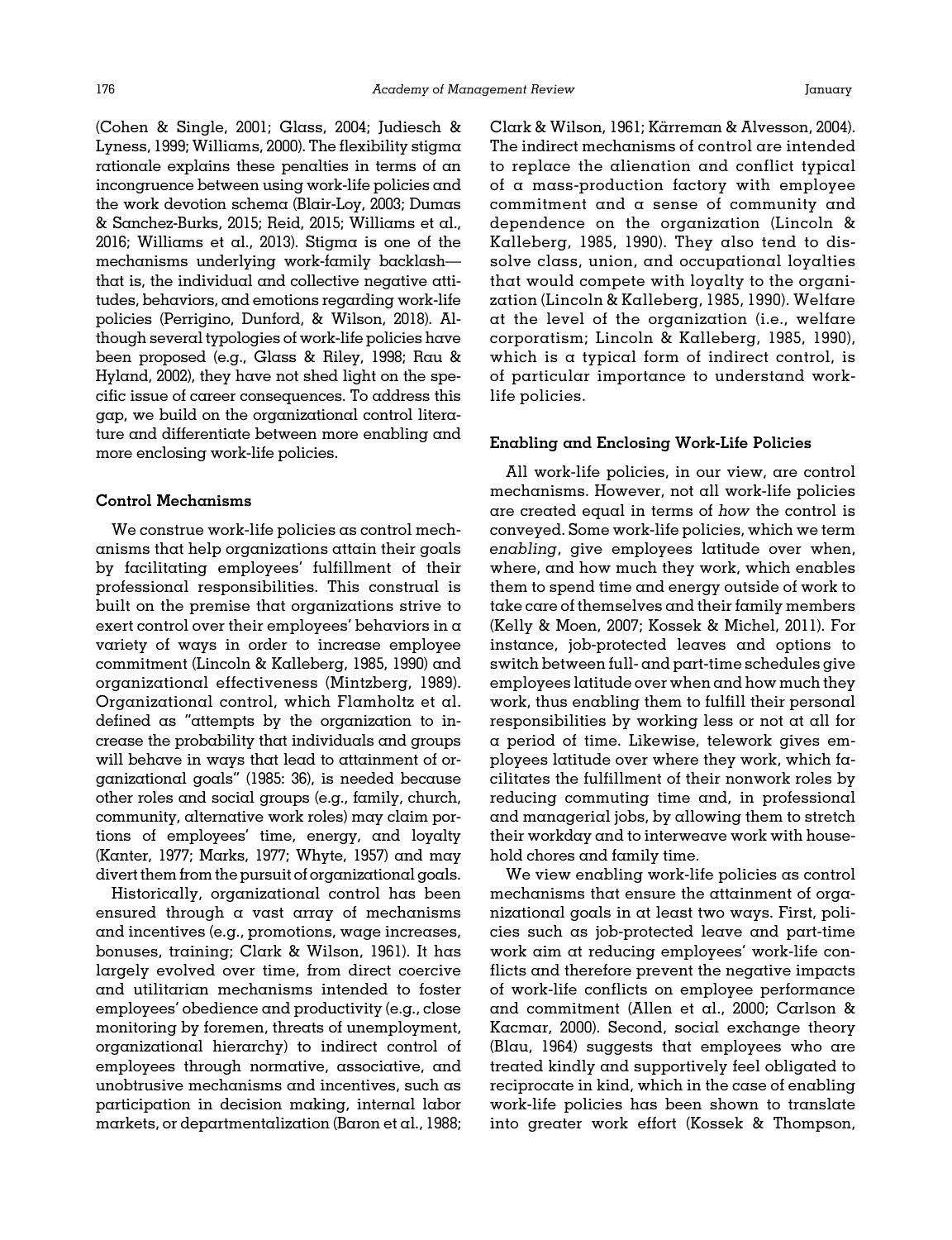[2016\)](#page-19-0), increased commitment ([Kossek](#page-19-0) [& Ozeki,](#page-19-0) [1999\)](#page-19-0), loyalty ([Roehling, Roehling,](#page-20-0) [& Moen, 2001\)](#page-20-0), and retention ([Society for Human Resource Man](#page-20-0)[agement, 2015\)](#page-20-0).

Other work-life policies maximize employees' availability for work, as well as the time they spend on work premises [\(Lincoln](#page-19-0) & [Kalleberg,](#page-19-0) [1985, 1990](#page-19-0)). We term these enclosing policies because they enclose employees within the workplace by providing on-site services and facilities that are otherwise found outside the workplace; in fact, some companies provide so many on-site services and facilities they have been labeled "company towns" [\(Useem & Harrington, 2000\)](#page-20-0). On-site facilities that maximize employees' availability for work include, for example, childcare facilities, which remove the need for employees to leave work earlier in order to drive to an off-site daycare center ([Friedman, 2001\)](#page-18-0). Likewise, health clinics, where employees can get flu shots, monitor their health, and learn about cancer screening, save precious work time by removing the need to attend off-site appointments during working hours ([Ollier-](#page-19-0)[Malaterre, 2010](#page-19-0)). In addition, on-site gyms, takehome meals, dry cleaning, and car services also maximize the time and energy employees spend at work ([Useem & Harrington, 2000\)](#page-20-0). More generally, enclosing work-life policies relieve employees from nonwork chores and obligations and shield them from a number of nonwork disruptions. These policies can be an efficient organizational control mechanism, in that making employees more available for work may increase work performance; for instance, reliable daycare reduces absenteeism and disruption in team work by eliminating care breakdowns. Enclosing worklife policies also fulfill  $\alpha$  function of organizational control ([Lincoln & Kalleberg, 1985](#page-19-0), [1990\)](#page-19-0), in that they foster  $\alpha$  sense of dependence toward the organization that provides these facilities [\(Useem](#page-20-0) & [Harrington, 2000\)](#page-20-0).

While leaves and on-site services are clear examples of policies at the ends of the enabling versus enclosing continuum, others fall in the middle. For instance, employee lunchtime seminars are somewhat enclosing in that they encourage socialization and the development of friendships and communities within rather than outside the organization, further fostering employees' affective commitment ([Ollier-Malaterre,](#page-19-0) [2010\)](#page-19-0) and discouraging competing loyalties ([Hochschild, 1997; Kanter, 1977](#page-18-0)). However, they also give employees the latitude to focus on

nonwork responsibilities during their lunch time and therefore are less enclosing than onsite facilities that result in greater availability for work. Last, some work-life policies act as broad umbrellas encompassing policies that actually differ in terms of the control they exert. For example, flexible work hours may refer either to the ability to choose at what time one starts and ends the workday or to modest variations of the start and end times around core business hours during which one must be on work premises. We view the former policy as more enabling than the latter. In the following section we articulate our view of the enabling versus enclosing nature of used work-life policies as a work devotion signal sent by employees and interpreted by supervisors.

# NATURE OF USED WORK-LIFE POLICIES AS A WORK DEVOTION SIGNAL

Building on signaling theory [\(Connelly, Certo,](#page-17-0) [Ireland, & Reutzel, 2011;](#page-17-0) [Ross, 1977](#page-20-0); [Spence, 1973\)](#page-20-0), attributional theories ([Heider, 1958](#page-18-0); [Jones & Davis,](#page-18-0) [1965; Kelley, 1967\)](#page-18-0), and [Leslie et al.](#page-19-0)'s (2012) recent finding that supervisors attribute motives for the use of work-life policies, we argue that the use of work-life policies does not directly shape career consequences; rather, supervisors' attributions about employees who use or request work-life policies mediate the relationship between the nature of the used policies and career consequences (see [Figure 1](#page-2-0)). More specifically, we extend Leslie et al.'s seminal study (2012), which focused on the attributions of productivity versus personal life motives for the use of work-life policies, by contending that, given the salience of the work devotion schema in industrialized societies ([Blair-Loy, 2003](#page-17-0); [Dumas & Sanchez-Burks, 2015;](#page-17-0) [Williams et al., 2013\)](#page-20-0), the attributions that are likely to shape career consequences for employees are work devotion attributions. As a consequence, using or requesting more enabling versus enclosing work-life policies sends different work devotion signals, which influence supervisors' attributions.

## The Work Devotion Schema

The work devotion schema refers to the belief that individuals should prioritize work over other life spheres, because hard work is an imperative that is central to life [\(Blair-Loy, 2003](#page-17-0); [Dumas](#page-17-0) & [Sanchez-Burks, 2015;](#page-17-0) [Reid, 2015\)](#page-20-0) and a moral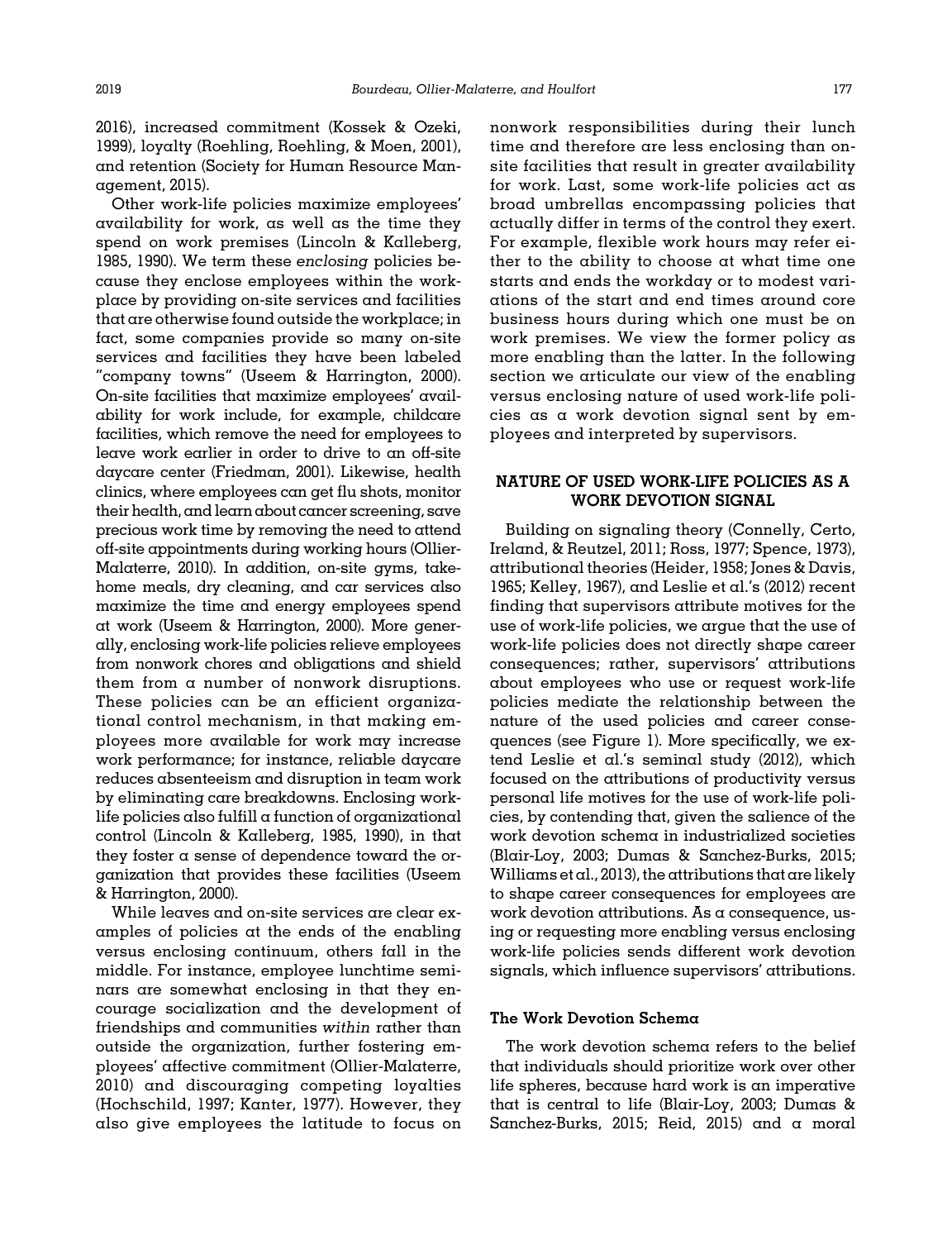responsibility to society ([Williams et al., 2013\)](#page-20-0). While it is rooted in the Protestant work ethic [\(Weber, 1930\)](#page-20-0), where work is viewed as a responsibility to God, today the work devotion schema transcends religion and influences individuals' spontaneous, intuitive, and automatic attitudes, without regard to their religious beliefs [\(Greenwald](#page-18-0) & [Banaji, 1995](#page-18-0); [Uhlmann & Sanchez-Burks, 2014](#page-20-0)). The work devotion schema mandates hard work for both higher social classes, where work is viewed as enhancing self-worth, and lower social classes, where work is considered a way to provide for the family ([Williams et al., 2013](#page-20-0)).

The work devotion schema also refers to an implicit contract between an employee and their organization. For example, a widespread belief identified as a "career myth" by [Moen and Roehling](#page-19-0) [\(2005\)](#page-19-0) implies that an employee starting  $\alpha$  job invests all of their time, energy, and engagement in work, with the implicit understanding that the employee will rise in the company later on (in the case of  $\alpha$  professional or manager) or will be at  $\alpha$  lesser risk of losing their job (in the case of  $\alpha$  middle-class or blue-collar worker; [Williams et al., 2013](#page-20-0)). This implicit contract legitimizes the work demands made by the organization and forges a strong identification with the employer and/or the occupation ([Williams et al., 2013\)](#page-20-0). A direct consequence of the work devotion schema is that employees face the ongoing expectation, institutionalized in organizational practices, that they need tominimize the time they spend on caregiving and maximize their investment in work, or they will risk being viewed as uncommitted to their work and will suffer the associated negative career consequences [\(Blair-Loy, 2003](#page-17-0); [Reid](#page-20-0) [& Ramarajan, 2016](#page-20-0); [Williams](#page-20-0) [et al., 2016; Williams et al., 2013](#page-20-0)).

# Enabling Versus Enclosing Work-Life Policies As Work Devotion Signals

It has been documented that the use or even the mere request of some work-life policies, such as flexible work hours, is often seen by supervisors, coworkers, and sometimes employees themselves as a violation of the work devotion schema [\(Williams et al., 2013](#page-20-0)). The violation may be even more salient in the absence of formal policies, because in that case employees lack the organizational endorsement that may buffer them from lower work devotion attributions [\(Lewis &](#page-19-0) [Smithson, 2001\)](#page-19-0). In contrast, it is possible that the use of other work-life policies, such as on-site

facilities, services, and resources, serves as a signal of work devotion, because using such policies maximizes the time spent at work and the interactions between coworkers [\(Kossek & Van](#page-19-0) [Dyne, 2008](#page-19-0); [Ollier-Malaterre, 2013\)](#page-19-0).

[Leslie et al. \(2012\)](#page-19-0) found that supervisors assign either productivity motives or personal life motives to employees' requests [\(Leslie et al.,](#page-19-0) [2012\)](#page-19-0), suggesting that the use or request of worklife policies acts as a signal of employees' underlying motives. Given the importance of control and commitment in an organizational context, we argue that supervisors interpret employees' motives as either organization- or self-helping ([Halbesleben, Bowler, Bolino, & Turnley, 2010\)](#page-18-0). Organization-helping behaviors signal commitment to the organization, while self-helping behaviors signal a lack thereof [\(Kanter, 1977](#page-18-0); [Leslie](#page-19-0) [et al., 2012](#page-19-0)). Therefore, we construe the use or request of work-life policies as a work devotion signal emitted by the employee, which is then received and interpreted by the supervisor (see [Figure 1](#page-2-0)). We now turn to examining how this signal translates into work devotion attributions.

### Work Devotion Attributions

We theorize that the nature of the policies that employees use, or request, will influence supervisors' work devotion attributions about the employees, which we view as a continuous variable ranging from low to high work devotion. Specifically, we argue that the more enabling the policies used by employees, the less work devoted the supervisor will perceive the employees to be. On the one hand, using more enabling policies, such as family and personal leaves, part-time work, or reduced-load work arrangements, is likely to lead to lower work devotion attributions from supervisors, because such policies are mostly used to devote time and energy to life domains other than work. Furthermore, policies such as telework reduce face time (i.e., the time that an employee spends at work and that is visible to others; [Bailyn, 1993\)](#page-17-0). Because employers often equate face time, which enables the surveillance of employees [\(Sewell, 2012](#page-20-0)), with employee commitment to the organization [\(Kossek & Van Dyne,](#page-19-0) [2008;](#page-19-0) [Williams, 2000\)](#page-20-0), they may view employees who work from home as less devoted to work.

On the other hand, using more enclosing policies, such as on-site services and facilities that maximize the time spent on work premises and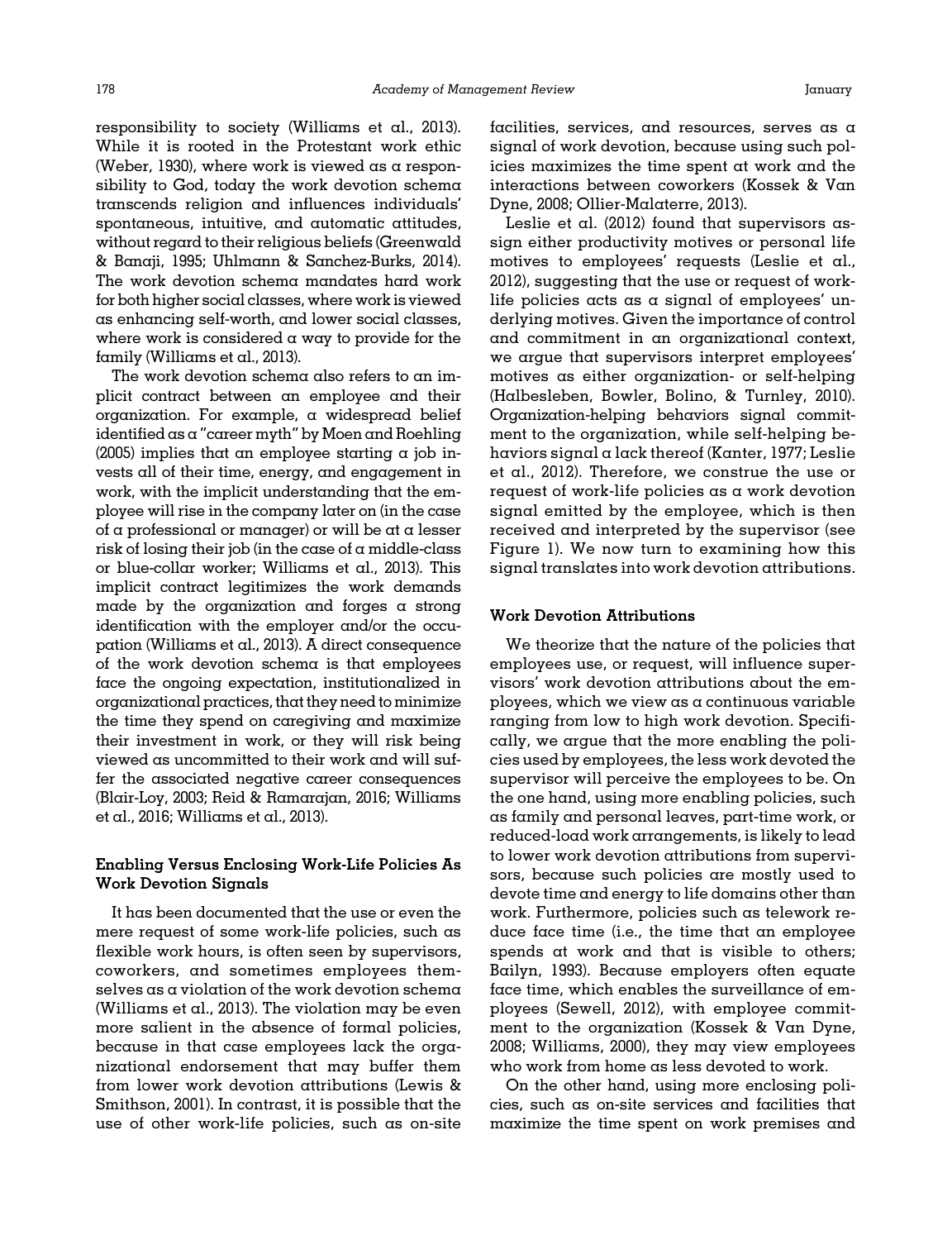foster socialization within rather than outside the organization [\(Useem](#page-20-0) & [Harrington, 2000](#page-20-0)), is likely to signal work effort [\(Kossek & Thompson, 2016\)](#page-19-0) and organizational loyalty [\(Hochschild, 1997; Kanter,](#page-18-0) [1977](#page-18-0)). Although spending more time at work does not necessarily equate to working harder, supervisors often use face time in the workplace as  $\alpha$ proxy for work devotion [\(Kossek](#page-19-0) [& Van Dyne, 2008;](#page-19-0) [Williams, 2000](#page-20-0)), and we therefore posit that using enclosing policies leads to greater work devotion attributions by supervisors. We therefore propose the following (see P1 in [Figure 1](#page-2-0)).

> Proposition 1: The nature of the used/ requested work-life policies influences supervisors' work devotion attributions about employees who use them such that supervisors attribute lower work devotion to employees when they use more enabling policies compared to when they use more enclosing policies.

## EMPLOYEES AND SUPERVISORS AS SIGNALERS AND RECEIVERS

Signaling theory and attributional models suggest that the interpretation of an emitted signal depends on the signaler—that is, the employee and on the receiver—that is, the supervisor ([Green](#page-18-0) & [Mitchell, 1979; Halbesleben et al., 2010](#page-18-0); [Hehman,](#page-18-0) [Sutherland, Flake, & Slepian, 2017](#page-18-0)). Therefore, we argue that the employee's work ethic prior to each new use or request of a work-life policy (hereafter "preexisting work ethic") and the supervisor's expectations of the employee moderate the relationship between the nature of the used or requested policy and the supervisor's work devotion attributions about the employee. We first theorize about the employee-supervisor dyad and then discuss organizational norms as an organizational-level moderator.

## Employees' Preexisting Work Ethic

Employees' work ethic is important to supervisors, since a strong personal work ethic bears the promise of hard work, organizational commitment, and job performance ([Furnham, 1990](#page-18-0); [Kuhn,](#page-19-0) [2006\)](#page-19-0). Personal work ethic refers to the ability to work efficiently without wasting time, to delay immediate rewards, to be self-reliant, and to believe in the importance of behaving morally and ethically [\(Christopher & Zabel, 2011](#page-17-0); [Furnham,](#page-18-0)

[1990; Kidron, 1978\)](#page-18-0). In other words, employees with a strong personal work ethic are typically seen as hard workers, whereas employees with a weaker work ethic might be seen as lazy [\(Furnham, 1990](#page-18-0)). Although scholars have conducted little research on work ethic in connection with work-life policies, in an extensive qualitative study [Kossek et al.](#page-19-0) [\(2016\)](#page-19-0) found that supervisors' view of reduced-load work arrangements depended on their perceptions of employees' work ethic prior to the request to work a reduced load. Specifically, supervisors were more likely to view these arrangements favorably when employees were "flexible on flexibility"—that is, when employees did whatever it took tomeet the goals of the organization, despite the reduced load [\(Kossek et al., 2016](#page-19-0): 11).<sup>1</sup>

We reason that employees' work ethic prior to the use or request of  $\alpha$  work-life policy is likely to influence supervisors' work devotion attributions resulting from the nature of the used or requested policy. Work ethic, indeed, is part of the psychological contract between a supervisor and an employee ([Rousseau, 2001](#page-20-0)). Because the involved parties focus primarily on information that will confirm rather than infirm the contract ([Rousseau,](#page-20-0) [2001\)](#page-20-0), supervisors are more likely to interpret the use of more enclosing and even more enabling work-life policies as signaling work devotion when they view employees as enacting a strong work ethic, as opposed to when they doubt employees' work ethic. For instance, a supervisor may interpret a request to telework from an employee with a strong work ethic as a desire to work more hours by reducing commuting time, thus signaling work devotion.

Conversely, a weak preexisting work ethic may lead supervisors to interpret the use of work-life policies as signaling lesser work devotion. For instance, a supervisor may view a request to telework by an employee whose work ethic they perceive as low as a risk that the employee will launch a side business, or the supervisor may

 ${}^{1}\text{An}$  employee's preexisting work ethic may, of course, influence a supervisor's decision to grant or not grant a request for a flexible working arrangement. We do not focus on this relationship because, in our view, the request itself acts as a signal that has consequences for work devotion attributions, whether or not the request is granted by the supervisor. In addition, having a request for a flexible working arrangement approved by a supervisor does not buffer the employee from negative career consequences ([Blair-Loy & Wharton, 2004](#page-17-0); [Durbin & Tomlinson, 2010](#page-17-0)), which, as we explain, are caused by work devotion attributions.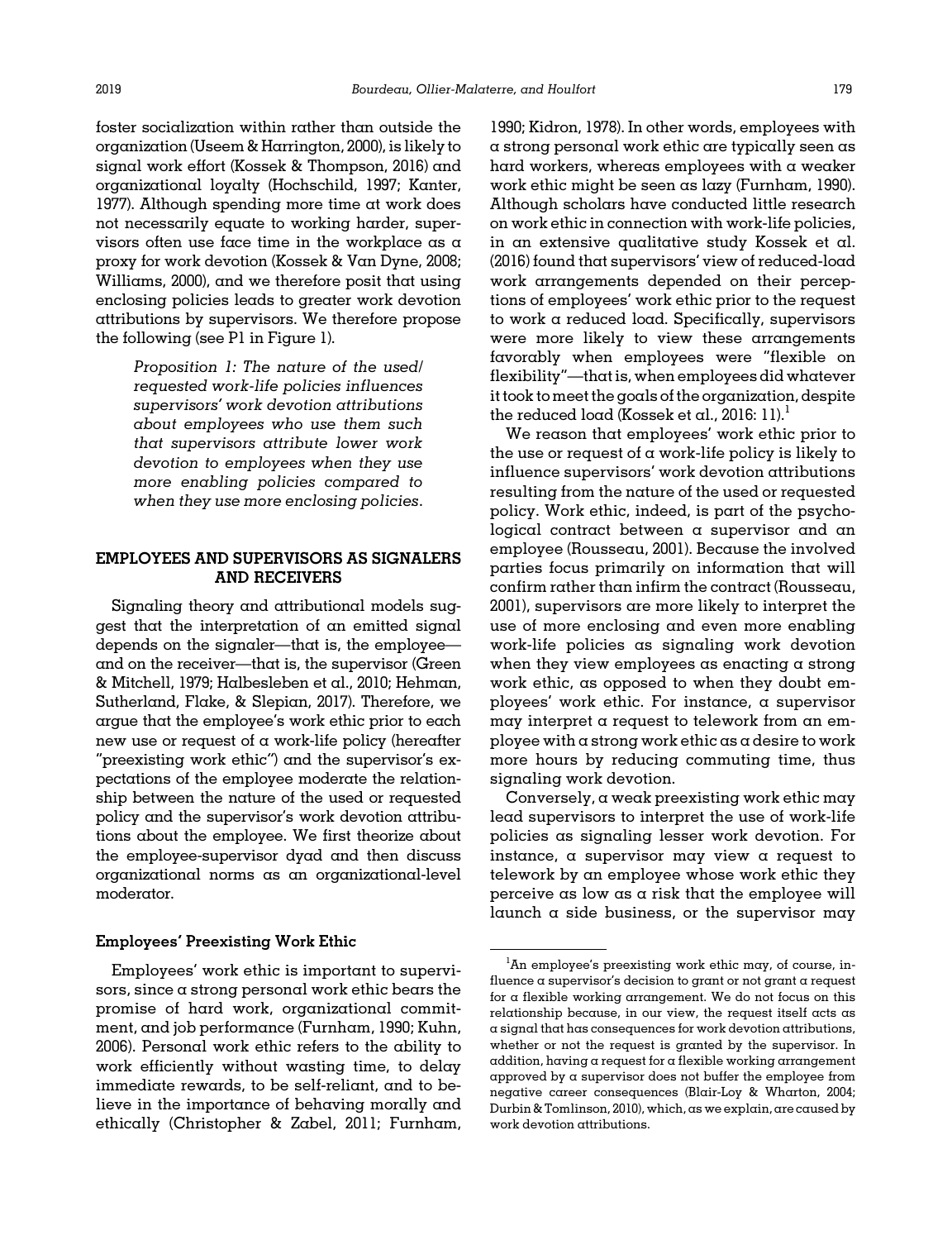view attendance to an on-site gym or to parenting lunch-and-learn seminars by this employee as a means of spending less time at their desk. In sum, we argue that supervisors not only attribute motives for the use of work-life policies [\(Leslie](#page-19-0) [et al., 2012](#page-19-0)) but also interpret the nature of the work-life policies used in terms of greater or lesser work devotion, based on their perception of employees' preexisting work ethic. Furthermore, we believe that supervisors may engage in such interpretations several times in the course of the supervisor-employee relationship, each time considering an employee's work ethic prior to the use or request of a given policy. For instance, work devotion attributions may change when an employee first uses a more enclosing work-life policy and then a more enabling one. We therefore propose the following (see P2 in [Figure 1\)](#page-2-0):

> Proposition 2: Employees' preexisting work ethic moderates the relationship between the nature of the work-life policies they use/request and the work devotion attributions made about them such that  $(a)$  a stronger preexisting work ethic may buffer the employees from lower work devotion attributions resulting from the use/request of more enabling policies and may enhance higher work devotion attributions resulting from the use/request of more enclosing policies, and (b) a weaker preexisting work ethic may worsen lower work devotion attributions resulting from the use/request of more enabling policies and may attenuate higher work devotion attributions resulting from the use/request of more enclosing policies.

Social identities as proxies for work ethic. Of course, supervisor-employee dyads change over time. New employees who are joining a team may already be using work-life policies; in addition, a supervisor may be assigned to a team where some employees already use work-life policies or ask to use a policy shortly after the supervisor joins the team. In the case of new employeeemployer dyads, the supervisor has less time to ground their work ethic judgments on the employee's behaviors than when the supervisor has been working with the employee prior to the use or request. Therefore, it is likely that first impressions play an important role as the supervisor gauges the employee's work ethic and interprets

the nature of the used or requested policies as a signal of greater or lesser work devotion. We argue that supervisors may use employees' social identities (e.g., gender, caretaker identity) as proxies for work ethic, because these identities convey stereotypical expectations.

Gender in particular entails stereotypical perceptions of men as agentic (i.e., "assertive, controlling, and confident") and women as communal (i.e., having a primary "concern with the welfare of other people"; [Eagly & Karau, 2002](#page-17-0): 574). Although gender roles have evolved such that men and women today may both engage in agentic and/or communal behaviors, the stereotypical view that women are likely to prioritize work-family balance whereas men are likely to prioritize their career continues to persist [\(Hakim, 2006; Hoobler,](#page-18-0) [Wayne,](#page-18-0) [& Lemmon, 2009;](#page-18-0) [Kossek, Su, & Wu, 2017;](#page-19-0) [Powell & Mainiero, 1992](#page-20-0)). Because of these persisting societal expectations regarding men's and women's roles ([Eagly & Karau, 2002\)](#page-17-0), we posit that when supervisors resort to proxies to assess their employees' work ethic, they may assume a stronger work ethic for  $\alpha$  male employee using  $\alpha$  given work-life policy than for a female employee using the same policy. For instance, they may be more likely to interpret telework as a signal of higher work devotion when the user is male versus female.

Likewise, a proxy for work ethic may be the salience of caregiving responsibilities. We contend that supervisors who lack time to assess their employees' work ethic independently of the employees' social identities may assume a stronger work ethic for a "zero-drag" worker—that is, an employee with no care responsibilities [\(Hochschild,](#page-18-0) [1997](#page-18-0))—than for a caregiver. The lesser work ethic associated with the caregiver identity is rooted in the view of care responsibilities as a competing loyalty that reduces employees' time and energy for work [\(Budig](#page-17-0) [& England, 2001](#page-17-0); [Kanter,](#page-18-0) [1977](#page-18-0)). The status of motherhood in particular may undermine the credibility of an employee's organizational commitment ([Correll, Benard,](#page-17-0) & [Paik, 2007\)](#page-17-0), because working mothers are seen as warmer but less competent than childless women [\(Cuddy, Fiske,](#page-17-0) & [Glick, 2004\)](#page-17-0). Therefore, employees who make their care roles salient to their supervisors by displaying family pictures at their desks or by discussing upcoming family obligations while at work may be perceived by their supervisors as prioritizing family over work ([Brescoll et al., 2013;](#page-17-0) [Williams et al., 2016](#page-20-0)) and as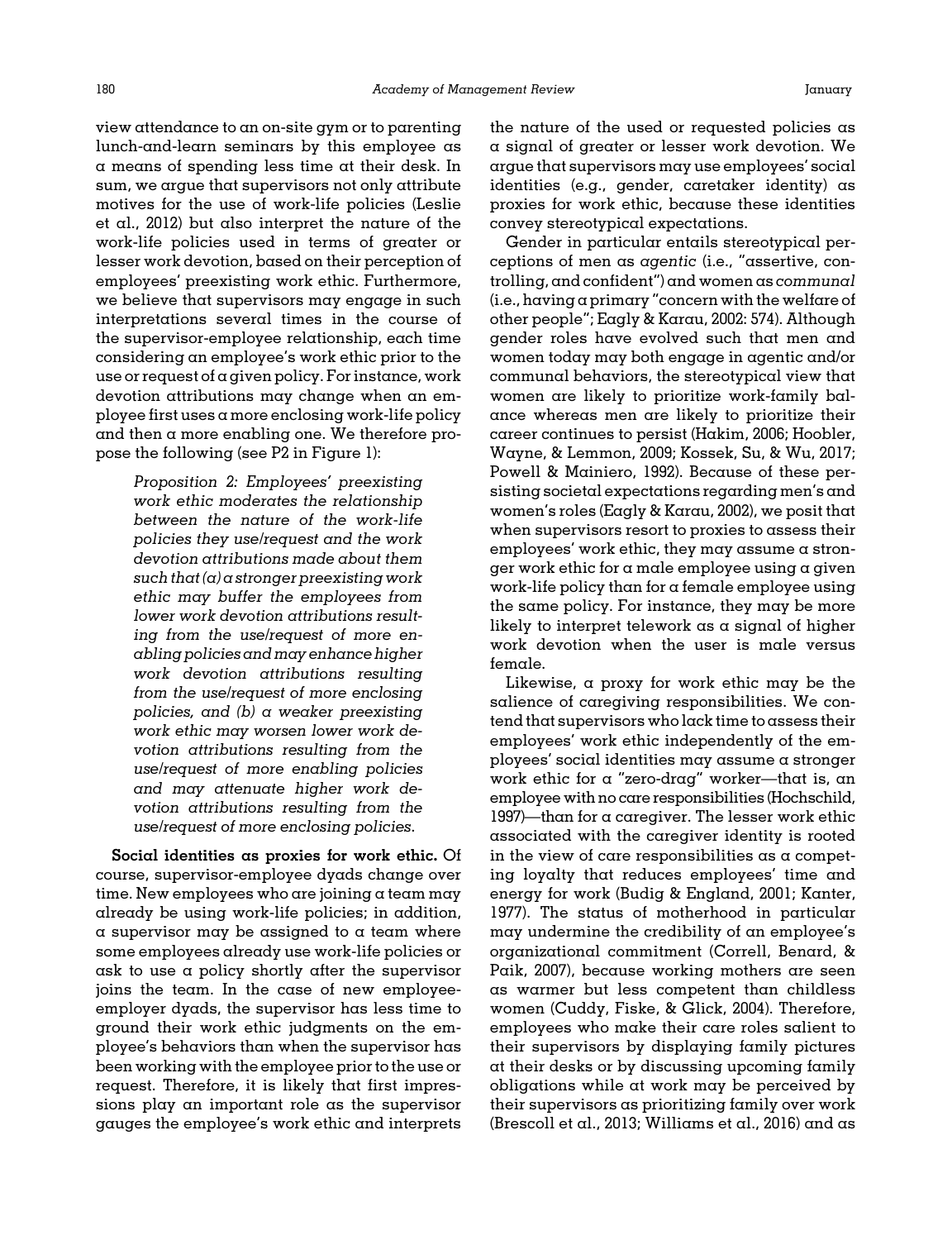behaving less professionally (Uhlmann, Heaphy, Ashford, Zhu, & Sanchez-Burks, 2013). It follows that supervisors may assess their work ethic as weaker and, as a result, interpret the nature of the work-life policies they use as a signal of lesser work devotion. In line with signaling theory ([Spence, 1973\)](#page-20-0), we now examine the perspective of the receiver of the signal (i.e., the supervisor) in the dyad.

### Supervisors' Expectations of Employees

The literature points to two important factors that influence supervisors' expectations of employees with regard to work-life policies: supervisors' work centrality and their past experiences with work-life policies.

Work centrality. Supervisors differ with regard to the level of work devotion they consider to be required and expect from their subordinates. On the one hand, a supervisor who is work centric considers work a central part of life [\(Dubin,](#page-17-0) [1956;](#page-17-0) [Kanungo, 1982](#page-18-0); [Weber, 1930](#page-20-0)); the supervisor may therefore view taking leave, for instance, as a low work devotion signal. On the other hand, a supervisor who is more family centric and values time spent with family members and friends [\(Kanungo, 1982\)](#page-18-0) or a supervisor who is dual centric ([Kossek, Ruderman, Braddy, &](#page-19-0) [Hannum, 2012\)](#page-19-0) may consider an employee to be work devoted even when the employee takes leave. At the extreme, very work-centric supervisors may be workaholics who work beyond organizational requirements ([Scott et al., 1997](#page-20-0)). We argue that supervisors who are work centric are likely to expect more devotion from their employees than supervisors who are family or dual centric, because the former's very high standards may create stringent performance expectations for subordinates ([Porter, 2004](#page-20-0); [Scott et al., 1997\)](#page-20-0). For instance, work-centric supervisors might be more prone than family- or dual-centric supervisors to perceive using the on-site gym  $as \alpha$  way for employees to slack off from work, rather than as a way for employees to become energized and more productive.

Past experiences. Supervisors'past experiences may influence their expectations of employees as well, to the extent that supervisors who have had positive experiences using work-life policies or supervising an employee who has used these policies are likely to expect that employees may use the policies in good faith [\(Kossek et al., 2016;](#page-19-0) [Lee et al., 2002](#page-19-0)). For instance, managers who have found that working flexible hours allowed them to be more focused on work and more productive may not equate employees' use of this enabling work-life policy with low work devotion. In contrast, supervisors who have had negative experiences or who are inexperienced with work-life policies may worry that employees might abuse policies that give employees latitude, such as telework [\(Perrigino et al., 2018\)](#page-19-0). Taken together, we argue that the more work centric supervisors are and the less they have had positive experiences with work-life policies, the higher their expectations of employees will be—that is, the more likely they will be to expect high devotion to work and little or no use of enabling work-life policies. We therefore propose the following (see P3 in [Figure 1](#page-2-0)).

> Proposition 3: Supervisors' expectations of employees moderate the relationship between the nature of the work-life policies employees use/request and the work devotion attributions supervisors make about the employees such that  $(a)$  lower supervisor expectations may buffer employees from lower work devotion attributions resulting from the use/request of more enabling policies and may enhance higher work devotion attributions resulting from the use/ request of more enclosing policies, and (b) higher supervisor expectations may worsen lower work devotion attributions resulting from the use/request of more enabling policies and may attenuate higher work devotion attributions resulting from the use/request of more enclosing policies.

#### Interaction in the Employee-Supervisor Dyad

The work devotion attributions resulting from the interaction between employees' preexisting work ethic and supervisors' expectations deserve in-depth theorizing because of the multiple combinations the moderations imply, as [Figure 2](#page-10-0) illustrates. Therefore, we detail them before turning to the organizational level. For the sake of clarity, in this section we label attributions as negative, neutral, or positive.

Even though the use of more enabling policies is likely to lead to lower work devotion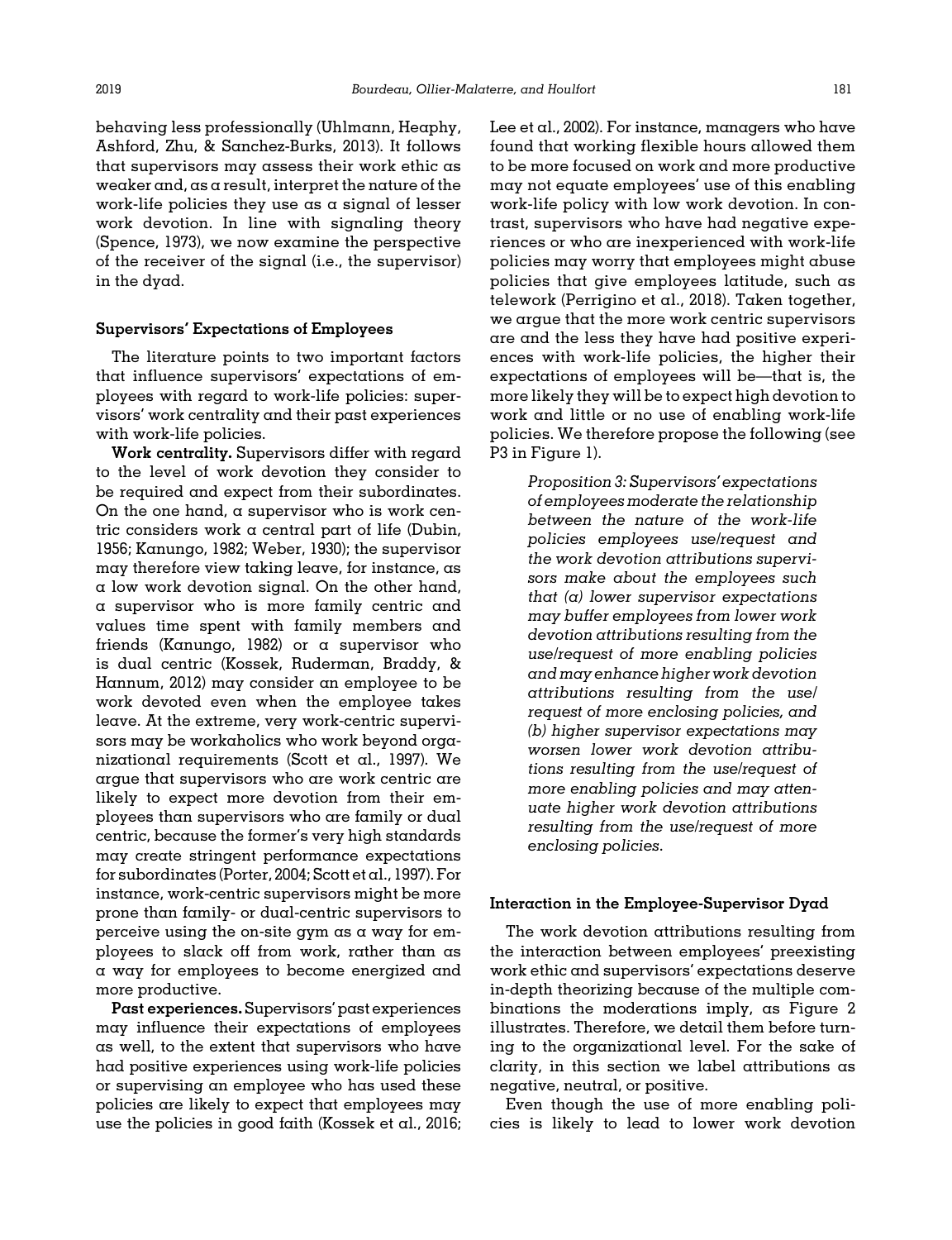<span id="page-10-0"></span>attributions than the use of more enclosing policies, we argue that using enabling work-life policies may still lead to positive work devotion attributions when employees' work ethic is perceived as strong and when supervisors' expectations are relatively low. We reason, indeed, that the combination of an employee's work ethic [\(Furnham, 1990; Kidron, 1978\)](#page-18-0) and their supervisor's relatively lenient expectations [\(Kossek et al.,](#page-19-0) [2016;](#page-19-0) [Scott et al., 1997\)](#page-20-0) may act as a buffer so that the employee is not viewed as less work devoted. For instance, a supervisor who holds lower expectations and views an employee as demonstrating a strong work ethic may view the employee as work devoted, even if the policy the employee uses is enabling (e.g., telework). However, the work devotion attributions about the same teleworking employee may only be neutral if the supervisor has higher expectations, be $ca$ use the employee's use of  $\alpha$  work-life policy that the supervisor views as reducing surveillance over the employee [\(Sewell, 2012](#page-20-0)) is likely to disappoint the supervisor's expectations ([Kossek](#page-19-0)

[et al., 2016;](#page-19-0) [Scott et al., 1997\)](#page-20-0). Clearly, the worstcase scenario (very negative work devotion attributions) will occur when an employee whose work ethic is not perceived as strong uses a more enabling policy and has a supervisor with higher expectations, because the use of  $\alpha$  policy that gives latitude by an employee who may already be viewed in a negative light is likely to conflict with the supervisor's expectations and, thus, lead the supervisor to make lower work devotion attributions. We predict  $\alpha$  less negative outcome for the employee whose work ethic is not perceived as strongly and who uses an enabling policy but has a supervisor with lower expectations, again because the supervisor's relative leniency may act as a buffer for the employee (see Figure 2).

The picture differs greatly in the case of more enclosing policies. Because more enclosing policies maximize availability for work and hours on work premises ([Useem & Harrington, 2000\)](#page-20-0), we argue that work devotion attributions will always be positive for employees using more enclosing policies, except when their preexisting work ethic

FIGURE 2 Work Devotion Attributions Following Use/Request of More Enabling Versus More Enclosing Work-Life Policies

|                                   |        | Supervisor's expectations<br>of the employee                           |                                                                       |
|-----------------------------------|--------|------------------------------------------------------------------------|-----------------------------------------------------------------------|
|                                   |        | Lower                                                                  | Higher                                                                |
| Employee's preexisting work ethic | Higher | More enabling policies<br>Positive work devotion<br>attributions       | More enabling policies<br>Neutral work devotion<br>attributions       |
|                                   |        | More enclosing policies<br>Very positive work<br>devotion attributions | More enclosing policies<br>Positive work devotion<br>attributions     |
|                                   | Lower  | More enabling policies<br>Negative work devotion<br>attributions       | More enabling policies<br>Very negative work<br>devotion attributions |
|                                   |        | More enclosing policies<br>Positive work devotion<br>attributions      | More enclosing policies<br>Neutral work devotion<br>attributions      |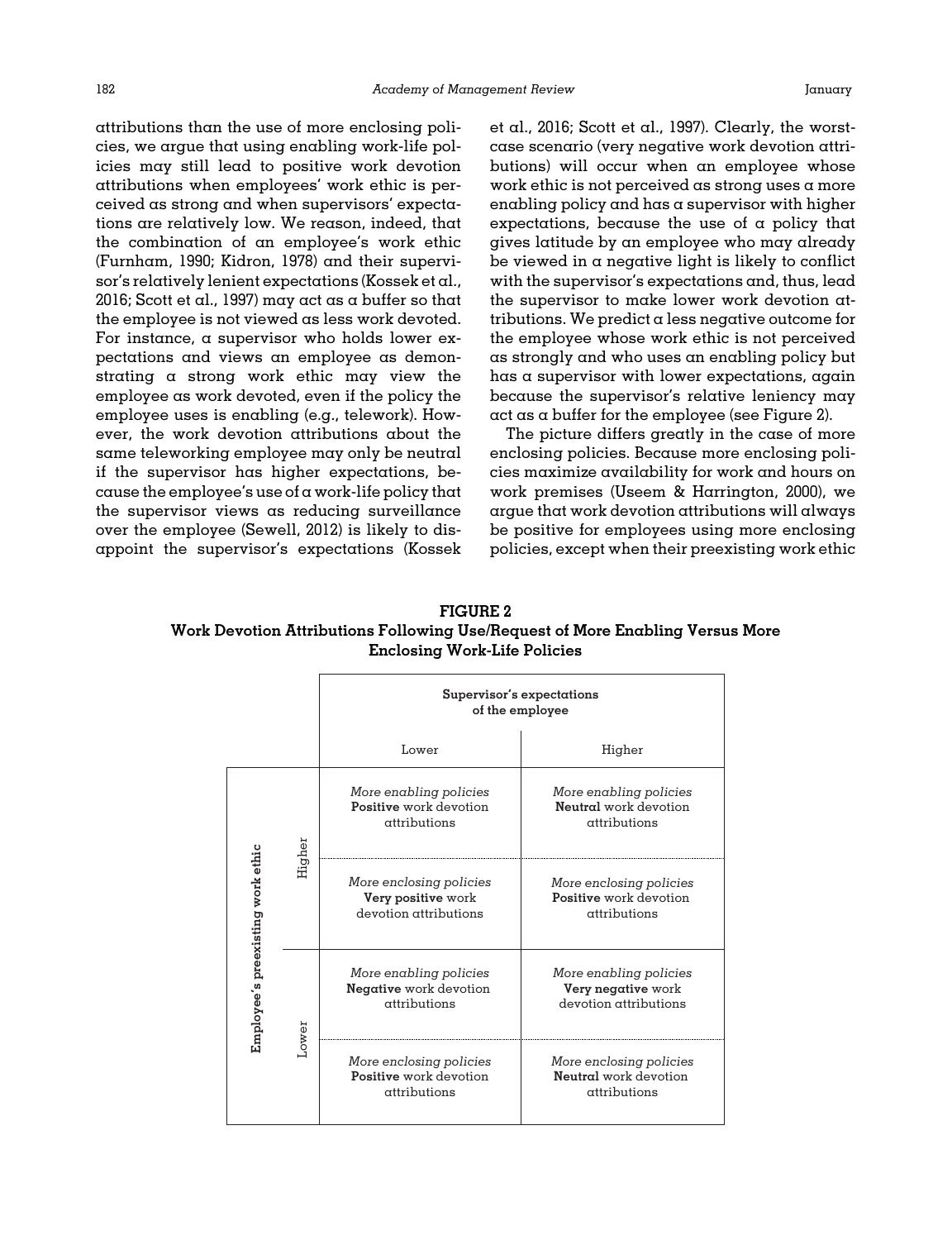is viewed as weaker and their supervisors have higher expectations. In the latter case, attributions are likely to be neutral, because the supervisors' expectations may be disappointed by the employees' weaker work ethic ([Kossek et al., 2016;](#page-19-0) [Scott et al., 1997\)](#page-20-0). In the case of more enclosing policies used by employees whose work ethic is viewed as stronger [\(Furnham, 1990\)](#page-18-0), work devotion attributions are likely to be very positive to positive, decreasing as supervisors' expectations increase, because higher expectations may make supervisors more demanding ([Kossek et al., 2016;](#page-19-0) [Scott et al., 1997\)](#page-20-0). In the case of enclosing policies used by employees whose work ethic is viewed as weaker, we argue that the work devotion attributions may still be positive when supervisors have lower expectations, because supervisors who expect less are likely to be more generous ([Kossek](#page-19-0) [et al., 2016;](#page-19-0) [Scott et al., 1997\)](#page-20-0) in their work devotion attributions (see [Figure 2](#page-10-0)).

# Organizational Norms As a First-Stage Moderator

Supervisors' attributions about the use of more enabling or enclosing policies are embedded in the social context of a specific organization. However, organizations vary in their degree of family supportiveness [\(Allen, 2001](#page-16-0); [Thompson](#page-20-0) [et al., 1999](#page-20-0)) and, more broadly, in their supportiveness of life outside of work. Because social norms prescribe acceptable behaviors in a group [\(Jacobson, Mortensen, & Cialdini, 2011\)](#page-18-0), we argue that organizational norms further moderate the relationship between the nature of the work-life policies used/requested and the work devotion attributions made about employees who use them.

Social norms (i.e., the "customs, traditions, standards, rules, values, fashions, and all other criteria of conduct which are standardized as a consequence of the contact of individuals" [\[Sherif, 1936:](#page-20-0) 3]) curb individuals' behaviors to a certain level of conformity [\(Bicchieri & Mercier,](#page-17-0) [2014; Chung](#page-17-0) & [Rimal, 2016](#page-17-0)) and provide order and meaning in ambiguous or uncertain situations [\(Raven](#page-20-0) [& Rubin, 1976\)](#page-20-0). In particular, norms embedded in an organization's work-family culture shed light on "the shared assumptions, beliefs, and values regarding the extent to which an organization supports and values the integration of employees' work and family lives" [\(Thompson](#page-20-0) [et al., 1999:](#page-20-0) 394). At the surface, artifacts ([Schein,](#page-20-0)

[1985\)](#page-20-0) such as the availability of work-life policies ([Lewis, 1997](#page-19-0)) indicate an organization's intention to be supportive. Values underlying such artifacts [\(Schein, 1985](#page-20-0)) are reflected in standards and rules of conduct, such as the importance placed on long working hours and unencumbered workers [\(Lewis, 1997\)](#page-19-0). In turn, these values reflect deeper assumptions, such as the idea that face time is an indication of productivity ([Kossek & Van](#page-19-0) [Dyne, 2008](#page-19-0)).

Given that the use of work-life policies is not solely focused on work (unlike, for instance, participation in training programs), we argue that a supervisor's interpretation of the ambiguous signal sent when an employee uses more enabling or enclosing policies may be influenced by organizational norms. These norms convey organizational expectations about how employees should behave at work [\(Schein, 2009\)](#page-20-0); therefore, we posit that the relationship between the nature of the work-life policies used/requested and the work devotion attributions made about employees who use them is also moderated by organizational norms. Specifically, in a context where norms are more supportive of life outside of work, supervisors are likely to make more positive, or less negative, work devotion attributions as a result of the use of enabling and enclosing work-life policies, because family-friendly norms shed a positive light on the use of more enabling and enclosing work-life policies and make them more acceptable to use [\(Allen, 2001](#page-16-0); [Thompson](#page-20-0) [et al., 1999](#page-20-0)). We therefore propose the following (see P4 in [Figure 1\)](#page-2-0).

> Proposition 4: The supportiveness of organizational norms for life outside of work moderates the relationship between the nature of the work-life policies employees use/request and the work devotion attributions made about the employees such that  $(a)$  more supportive organizational norms may buffer employees from lower work devotion attributions resulting from the use/request of more enabling policies and may enhance higher work devotion attributions resulting from the use/request of more enclosing policies, and (b) less supportive organizational norms may worsen lower work devotion attributions resulting from the use/request of more enabling policies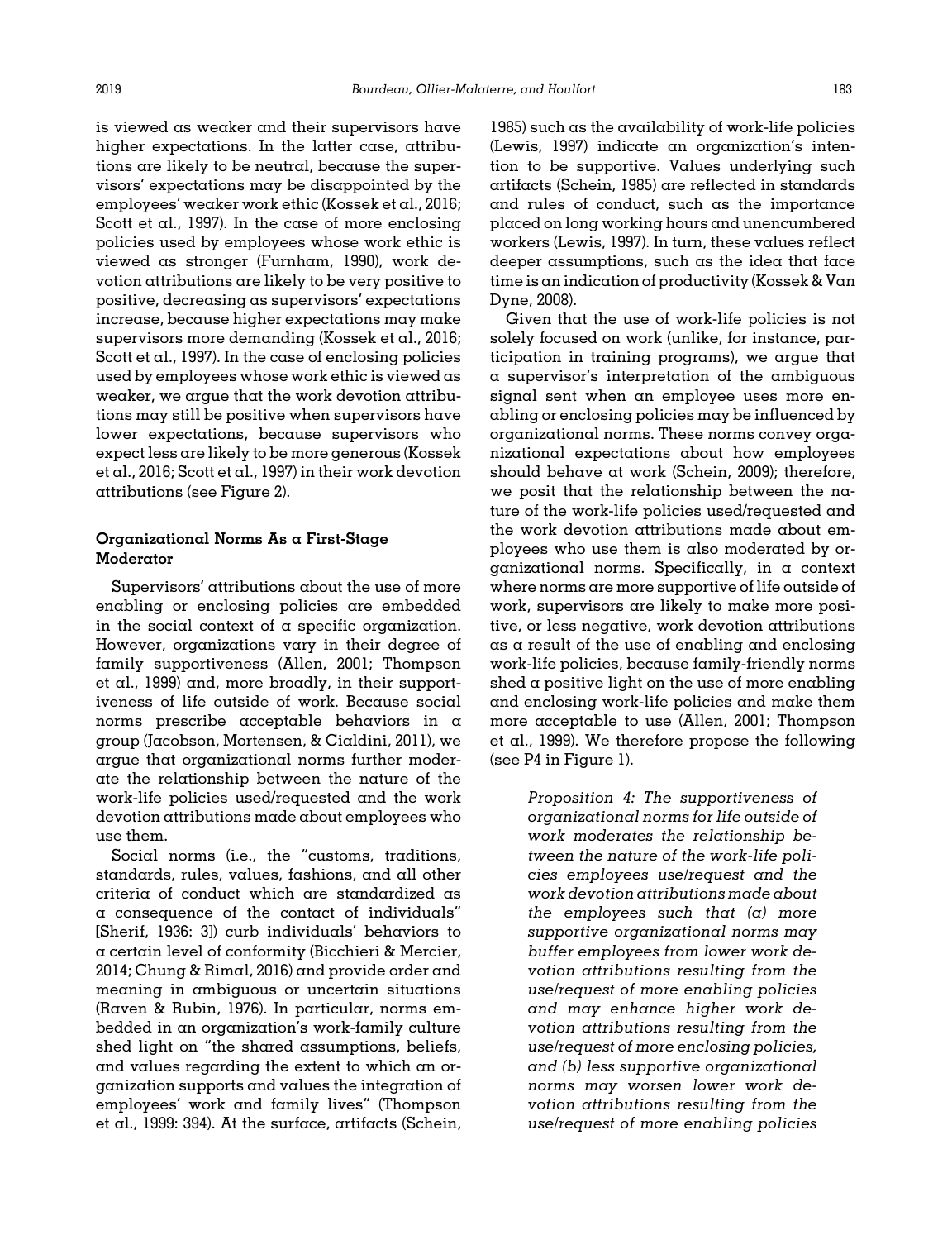and may attenuate higher work devotion attributions resulting from the use/request of more enclosing policies.

We now explain the mechanism through which the supervisor's attributions translate into career consequences for employees, depending on organizational norms.

# CAREER CONSEQUENCES OF WORK DEVOTION ATTRIBUTIONS

In this section we argue that a supervisor's work devotion attributions concerning an employee influence the career consequences for that employee. We define career consequences as  $\alpha$  continuum ranging from more positive to more negative observable work outcomes. On the positive side of the continuum, career consequences include premiums (i.e., gains such as salary or wage increases, bonuses, promotions, high-visibility assignments) as well as protection against penalties (e.g., staying employed during a recession or downsizing; [Leslie](#page-19-0) [et al., 2012; Ng et al., 2005\)](#page-19-0). On the negative side, career consequences consist of penalties (i.e., losses such as income reduction, downgrading, or job loss) as well as the denial of premiums that would otherwise have been granted (e.g., being passed over for a promotion; [Williams et al., 2013\)](#page-20-0).

### Career Consequences

Supervisors' work devotion attributions may impact career consequences for employees because supervisors have significant influence over their subordinates' career prospects [\(Judge](#page-18-0) & [Ferris, 1993\)](#page-18-0), even though additional factors (e.g., labor market, job level, tenure) beyond supervisors' control can also contribute to shape employees' career premiums and penalties. Supervisors may grant direct career premiums, such as pay raises and promotions, as well as indirect rewards, such as extra training or high-profile assignments that can eventually lead to further career premiums or protection against future career losses ([Allen](#page-16-0) [& Russell, 1999;](#page-16-0) [Shore, Bommer,](#page-20-0) & [Shore 2008](#page-20-0)). Likewise, they may penalize their employees' careers, or withhold rewards, in both the short and the long term.

We ground our reasoning that supervisors' work devotion attributions influence career consequences for their employees in the robust observation that cognitive, affective, social, and situational factors (e.g., [Judge & Ferris, 1993](#page-18-0); [Mitchell, 2017\)](#page-19-0), as well as bias (e.g., [Feldman, 1981;](#page-18-0) [Perrigino et al., 2018](#page-19-0)), are concomitantly at play in supervisors' subjective determination of career consequences for their subordinates. In particular, supervisors' perceptions of their subordinates' commitment are related to employees' career success, above and beyond employees' job performance [\(Leslie et al., 2012\)](#page-19-0). More generally, leader-member exchange relationship quality positively predicts supervisors' evaluation of their subordinates, even after controlling for objective measures of performance [\(Judge](#page-18-0) [& Ferris, 1993;](#page-18-0) [Martin, Guillaume, Thomas, Lee, & Epitropaki, 2016](#page-19-0)).

We build on this literature and particularly on the work of [Feldman \(1981\)](#page-18-0), who holds that categorizing employees as more or less devoted to work biases their supervisors' subsequent search for information about the employees and their job performance. Therefore, we argue that supervisors who perceive that employees are devoted to work tend to reciprocate and reward the employees with career premiums above and beyond the career advancement that would have resulted solely from the employees' job performance in a given organizational context [\(Leslie et al., 2012;](#page-19-0) [Shore et al., 2008\)](#page-20-0). When the organizational context does not allow for career premiums, such rewards may translate into shielding devoted employees from losses that they would otherwise have experienced (e.g., maintaining their pay level while other employees take pay cuts, or keeping them on the payroll while letting go of others). In sum, higher work devotion attributions lead to positive career consequences for employees, because supervisors who perceive that the employees are devoted to work tend to extend greater career premiums to those employees when possible and to buffer them from career losses otherwise.

In contrast, lower work devotion attributions lead to negative career consequences for employees, because supervisors' perceptions that employees lack devotion may be associated with the withholding of career premiums (i.e., denial of career benefits that otherwise could have been attained) or with greater career penalties than otherwise would have been inflicted [\(Williams](#page-20-0) [et al., 2013](#page-20-0)). Such penalties have been viewed as extrinsic punishments of employees ([Perrigino](#page-19-0) [et al., 2018](#page-19-0)). In light of these analyses, we propose the following (see P5 in [Figure 1\)](#page-2-0).

> Proposition 5: Supervisors' work devotion attributions concerning employees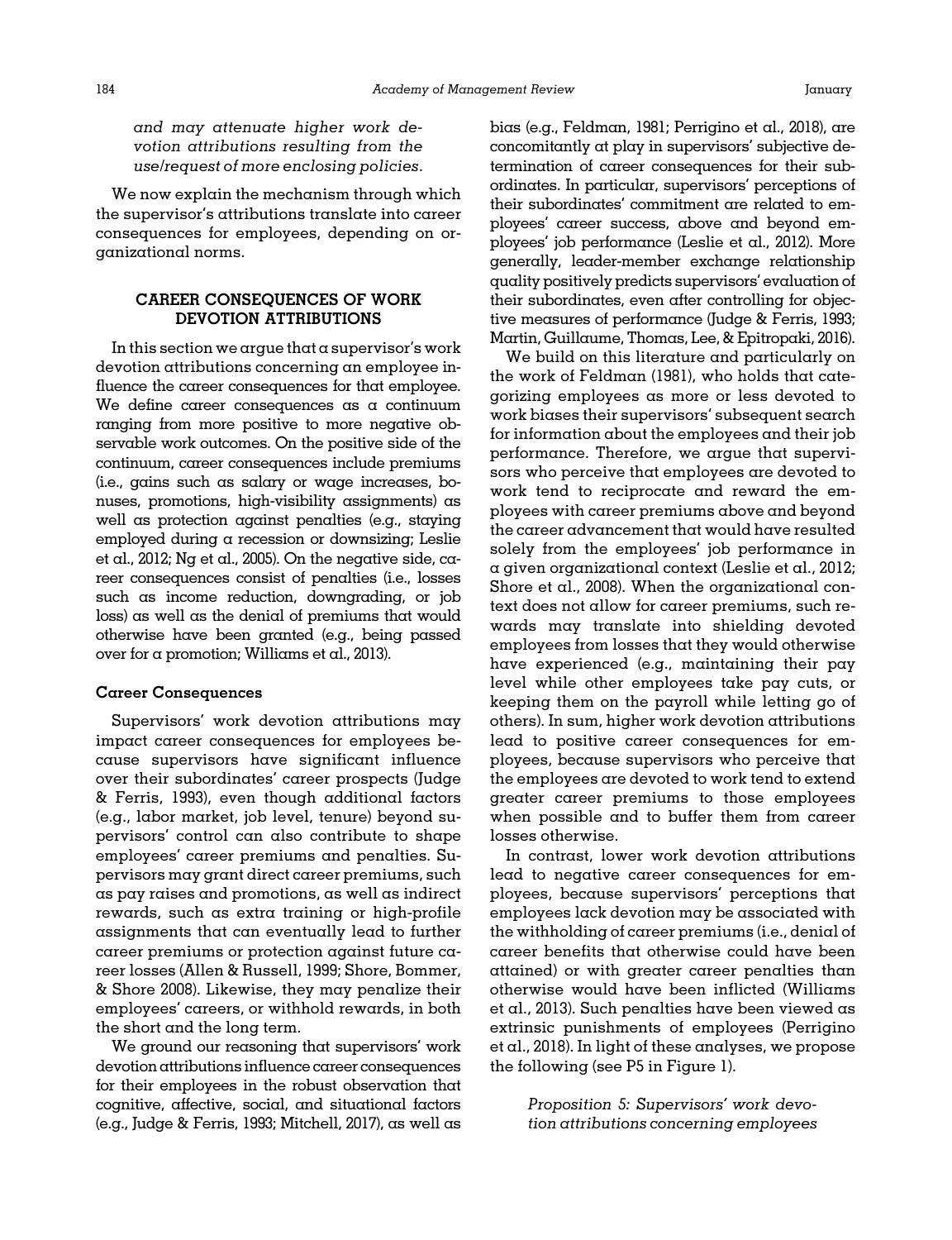who use or request more enabling or enclosing work-life policies influence the employees' career consequences such that higher attributions will lead to more positive career consequences (i.e., greater premiums and/or lesser penalties) and lower attributions will lead to more negative career consequences (i.e., lesser premiums and/or greater penalties).

## Organizational Norms As a Second-Stage Moderator

We discussed the role played by organizational norms earlier in our model. We argue that these norms also moderate the relationship between work devotion attributions that supervisors make about employees who use work-life policies and career consequences for these employees. Specifically, we believe that supervisors who are socialized into norms ([Van](#page-20-0) [Maanen & Schein, 1979](#page-20-0)) that support life outside of work and that explicitly discourage managers from penalizing employees who are committed to work and other life roles [\(Allen,](#page-16-0) [2001;](#page-16-0) [Thompson et al., 1999](#page-20-0)) may view devoting oneself to several life roles as socially acceptable, and the work devotion schema may be less salient to them. Therefore, compared to supervisors socialized into less supportive norms, they may be less likely to determine career consequences (positive and negative) as a result of their work devotion attributions, since work devotion is less emphasized in their organization.

Supervisors who are socialized into norms less supportive of life outside of work, in contrast, see their peers rewarding employees who conform to the work devotion schema and punishing those who do not [\(Blair-Loy, 2003](#page-17-0); [Williams et al., 2016;](#page-20-0) [Williams et al., 2013\)](#page-20-0); as a result, they may be more likely to mimic this pattern, either actively, in order to conform to organizational norms, or passively, owing to their internalization of the work devotion schema conveyed in organizational norms [\(Bloor & Dawson, 1994\)](#page-17-0). Based on the above reasoning, we argue that supervisors socialized in more supportive organizational norms will be less likely than supervisors in less supportive environments to determine career consequences for employees as a function of their work devotion attributions (see P6 in [Figure 1](#page-2-0)).

Proposition 6: The supportiveness of organizational norms for life outside of work moderates the relationship between work devotion attributions made by supervisors concerning employees who use work-life policies and career consequences for the employees such that more supportive organizational norms may buffer the employees from the negative career consequences resulting from lower work devotion attributions and may attenuate the positive career consequences resulting from higher work devotion attributions.

# **DISCUSSION**

In this article we have theorized about the reasons why the career consequences associated with using work-life policies vary greatly. Building on the organizational control literature ([Baron](#page-17-0) [et al., 1988; Clark](#page-17-0) & [Wilson, 1961;](#page-17-0) [Flamholtz et al.,](#page-18-0) 1985; Kärreman [& Alvesson, 2004;](#page-18-0) [Lincoln](#page-19-0) & [Kalleberg, 1985, 1990](#page-19-0)), we have argued that the issue of organizational control over achievement of the organization's goals and objectives is central to understanding the career consequences of work-life policy use. Because the enabling versus enclosing nature of the work-life policies employees use sends a signal pertaining to the employees' work devotion ([Spence, 1973](#page-20-0)), employees' use of more enabling work-life policies (e.g., leave, telework) leads supervisors to attribute lower work devotion to the employees ([Heider, 1958; Jones](#page-18-0) [& Davis, 1965](#page-18-0); [Kelley, 1967](#page-18-0)). In contrast, employees' use of more enclosing worklife policies (e.g., on-site facilities and services) leads supervisors to assess the employees as more work devoted. These work devotion attributions, in turn, translate into career consequences for employees above and beyond what they would have otherwise experienced.

Furthermore, we have identified the individual and organizational factors that intervene as this process unfolds. Specifically, different supervisors may make different work devotion attributions about different employees' use of the same work-life policy, depending on the employees' preexisting work ethic, the supervisors' own expectations of the employees, and the supportiveness for life outside of work of the organizational norms in which they are embedded. In addition, compared to supervisors in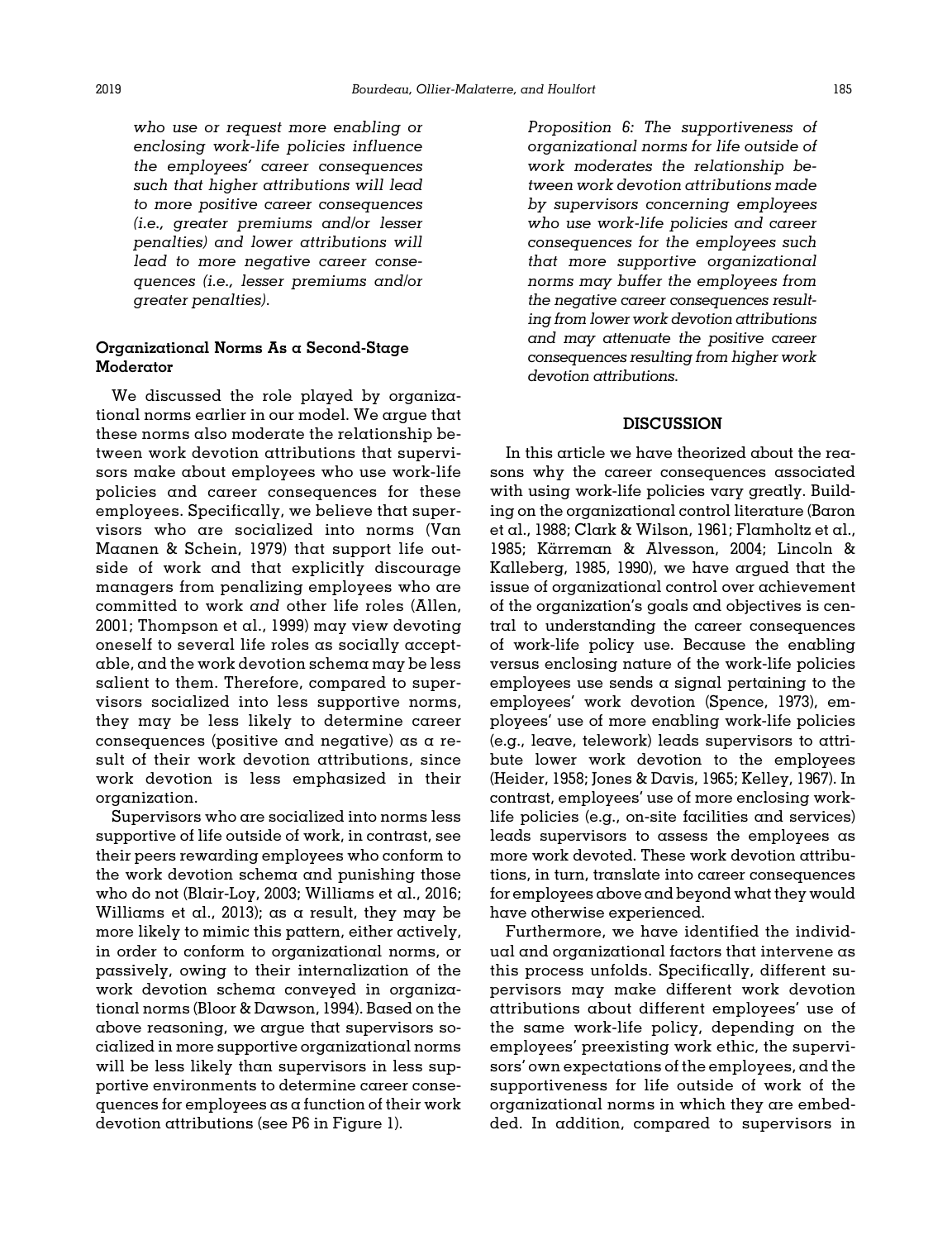more supportive environments, supervisors in less family-supportive organizations may place more importance on their work devotion attributions concerning employees' use of work-life policies when they make career decisions for these employees.

Our article makes two important theoretical contributions to the work-life literature. First, conceptualizing work-life policies as control mechanisms for organizations to reach their goals provides a strong theoretical basis to differentiate work-life policies and their outcomes. Although work-life policies are quite heterogeneous [\(Den](#page-17-0) [Dulk, Groeneveld, Ollier-Malaterre, & Valcour,](#page-17-0) [2013\)](#page-17-0), very little theoretical work so far has attempted to conceptually debundle such policies, since most typologies offer pragmatic rather than theoretical distinctions (e.g., [Glass](#page-18-0) & [Riley, 1998\)](#page-18-0). One notable exception is [Rau and](#page-20-0) [Hyland](#page-20-0)'s (2002) work, which places the policies along a continuum from integration (i.e., low contrast between two roles) to segmentation (i.e., high contrast between two roles; [Ashforth,](#page-17-0) [Kreiner,](#page-17-0) [& Fugate, 2000; Edwards & Rothbard,](#page-17-0) [2000](#page-17-0); [Nippert-Eng, 1995](#page-19-0)). Although this categorization sheds light on individual preferences for the use of various work-life policies, we believe that the effect of employee segmentation and integration behaviors on work devotion attributions by supervisors is unclear. On the one hand, segmentors may be seen as more devoted to work because they may handle their role responsibilities better [\(Dumas &](#page-17-0) [Sanchez-Burks, 2015\)](#page-17-0) and refrain from referring to other roles while at work ([Uhlmann](#page-20-0) [et al., 2013\)](#page-20-0). On the other hand, integrators may be seen as more work devoted because they respond to work demands even outside standard work hours ([Kossek](#page-19-0) & [Van Dyne, 2008](#page-19-0)) and may be able to craft richer relationships with their colleagues ([Dumas](#page-17-0) [& Sanchez-Burks,](#page-17-0) [2015\)](#page-17-0).

Our model, however, offers a clear theoretical explanation for how the enabling versus enclosing ways work-life policies exert control on employees fosters different work devotion attributions on the part of supervisors and, consequently, different career consequences for their users. In addition, our model can be applied to other behaviors related to the work devotion schema (e.g., time norms, working while on vacation), thus offering a number of interesting avenues for future research in the field.

Second, we provide clarity on the disputed issue of whether employees' use of work-life policies has positive or negative career consequences (see [Leslie et al., 2012\)](#page-19-0) by identifying the mechanisms leading to career consequences and by parsing out the roles played by policies, supervisors, employees, and organizational norms. We model career consequences associated with the use of work-life policies  $\alpha s$  a multilevel work devotion signaling process involving the nature of the used or requested work-life policy, employees' preexisting work ethic, supervisors' expectations of their employees, organizational norms, and supervisors' attributions. We thus point out the central role played by signals ([Connelly et al., 2011](#page-17-0); [Ross, 1977; Spence, 1973\)](#page-20-0) and attributional judgments [\(Heider, 1958; Jones](#page-18-0) & [Davis, 1965; Kelley, 1967\)](#page-18-0) and, hence, by the broader cultural schemas that surround these signals and judgments, such as gender roles ([Eagly & Karau, 2002\)](#page-17-0), work and family devotion schemas ([Blair-Loy, 2003;](#page-17-0) [Reid, 2015](#page-20-0); [Williams](#page-20-0) [et al., 2013\)](#page-20-0), and organizational work-life cultures ([Allen, 2001;](#page-16-0) [Thompson et al., 1999](#page-20-0)).

Our focus on work devotion attributions extends Leslie et al.'s work (2012) by pointing out that the cultural schemas underlying supervisors' attributions about employees' work devotion—that is, the work devotion schema ([Blair-Loy, 2003;](#page-17-0) [Dumas & Sanchez-Burks, 2015;](#page-17-0) [Williams et al.,](#page-20-0) [2013\)](#page-20-0)—are at the root of career consequences for users of work-life policies. We also shed light on career consequences by construing positive career consequences as comprising both career premiums and protection against penalties, and negative career consequences as comprising both career penalties and withholding of career premiums that would have been attained otherwise. Taken together, we believe that our model provides a novel, comprehensive, and actionable explanation of career consequences associated with the use of work-life policies.

In addition, we believe that our model may, by extension, shed light on both employees' decision processes regarding whether to use work-life policies and the policies' resulting use ([Eaton,](#page-17-0) [2003\)](#page-17-0), as well as on family-supportive supervisory behaviors ([Hammer, Kossek, Anger, Bodner,](#page-18-0) & [Zimmerman, 2011\)](#page-18-0) and the stigmatization of worklife policy users ([Williams et al., 2016](#page-20-0); [Williams](#page-20-0) [et al., 2013](#page-20-0)). For instance, our model suggests that policies on the enabling side of the continuum, for which supervisors tend to make lower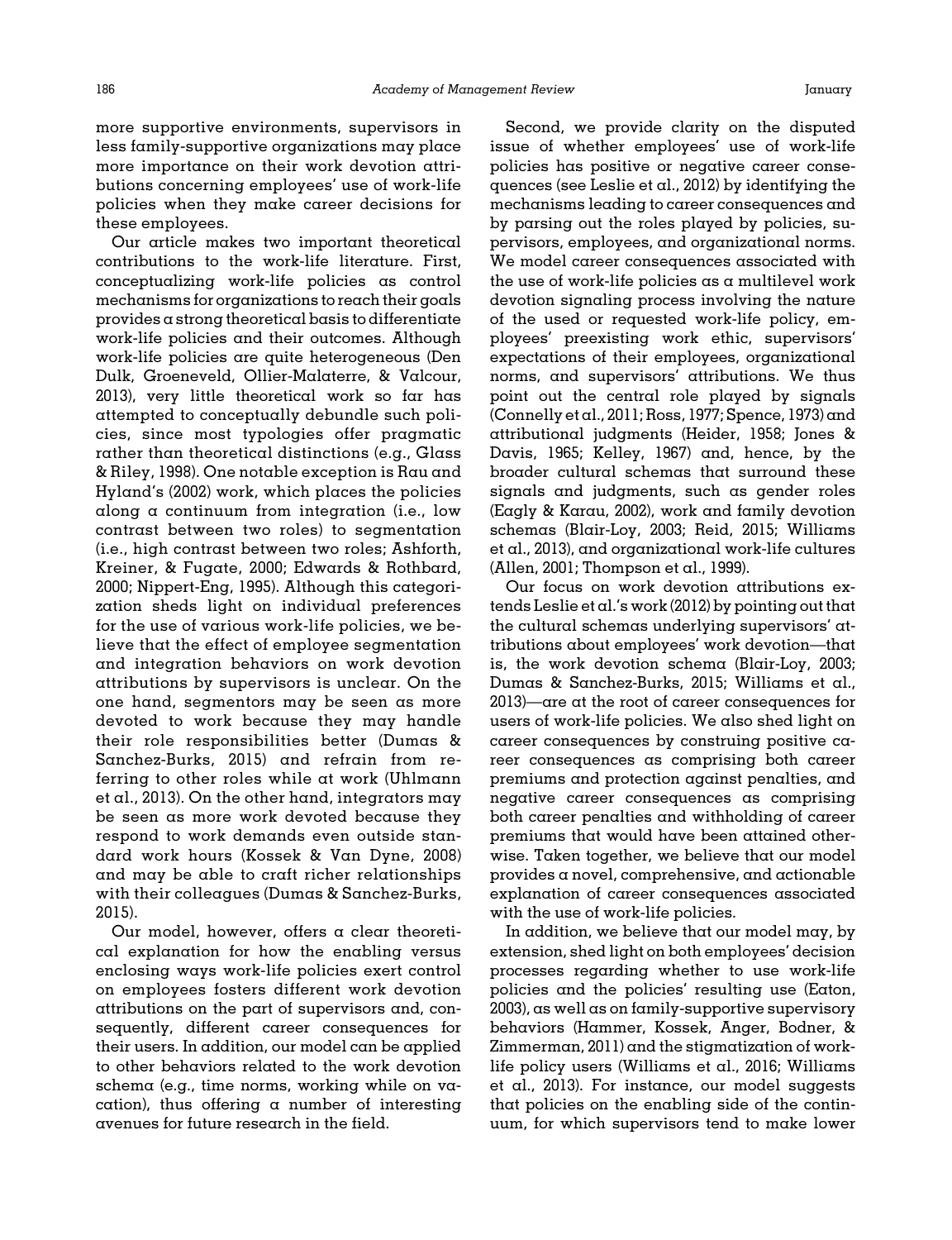work devotion attributions, are likely to have lower utilization [\(Eaton, 2003\)](#page-17-0) and elicit greater stigmatization [\(Williams et al., 2016](#page-20-0); [Williams](#page-20-0) [et al., 2013](#page-20-0)) and backlash ([Perrigino et al., 2018](#page-19-0)) compared to policies on the enclosing side of the continuum. In addition, our model implies that when employees believe that their preexisting work ethic [\(Furnham, 1990](#page-18-0)) will shield them from low work devotion attributions (e.g., because they have been praised by their supervisor), they may be more inclined to use enabling work-life policies compared to employees who assess their work ethic credit as lower.

Last, our theorizing of the factors that influence supervisors' expectations of employees may shed light on the reasons why some supervisors enact more supportive behaviors than others ([Hammer](#page-18-0) [et al., 2011\)](#page-18-0). Likewise, our model suggests that the same supervisor may behave in a more supportive way toward employees who convey a stronger work ethic than toward employees who convey a weaker work ethic.

#### Agenda for Future Research

Our model opens up important new avenues of research. First, future research should further investigate the placement of the whole range of work-life policies on the enabling versus enclosing continuum. We suggest this could be done by conducting benchmark studies in which HR managers, supervisors, and employees rate work-life policies as more enabling versus more enclosing based on how much a policy gives employees latitude over when, where, and how much they work (i.e., enabling) or contributes to maximizing their availability for work and time spent on work premises (i.e., enclosing). Furthermore, future research may seek to investigate the impact of the duration of the use/request of worklife policies, since it is possible that long-term use of  $\alpha$  policy will be more noticed by  $\alpha$  supervisor—and therefore more associated with work devotion attributions—than will episodic use. Relatedly, the signal sent by requests that are not granted by the supervisor, while being consequential, may not last as long as the signal sent by actual use.

Another interesting question pertains to the use of multiple work-life policies. What would be the additive effect of requesting/using multiple policies, especially when some policies are enabling and others are enclosing? Based on our theorization, we can speculate that the prior use of policies

has the potential to affect the way an employee's work ethic is perceived. Hence, it is possible that the initial use of enabling policies (prior to more enclosing ones) may have a long-lasting negative influence on a supervisor's work devotion attributions, even when more enclosing policies are used later on. Longitudinal studies monitoring the nature and number of policies used by an employee over time could provide insight into this matter.

Second, we call for future research on the factors that render salient an employee's work ethic prior to the use of  $\alpha$  work-life policy, as well as research on the factors that influence a supervisor's expectations of the employee. For instance, age and race are important social identity markers ([Tajfel](#page-20-0) [& Turner, 1986\)](#page-20-0) that may also be taken as proxies for work ethic. Importantly, the intersection of an employee's gender and social class should be examined as well. For instance, specific stereotypes pertain to how low-wage mothers experience work-family conflict, since such mothers are often viewed as irresponsible for having children they cannot adequately care for ([Dodson, 2013](#page-17-0); [Williams et al., 2013\)](#page-20-0). Employees' impression management strategies ([Leary](#page-19-0) & [Kowalski, 1990\)](#page-19-0) may also color supervisors' perceptions of their work ethic. For instance, female professionals and managers tend to display fewer family pictures on their office desks than do female entry-level employees and male professionals and managers [\(Hochschild,](#page-18-0) [1997](#page-18-0)). This suggests that the former may be underplaying their caretaker identity so as to proactively project a higher work ethic; moreover, it also suggests that employees' agency in crafting the work devotion attributions made by their supervisors is a worthwhile topic for investigation.

Regarding supervisors, their expectations of a given employee could be influenced by other factors, such as gender, age, social class, and race homophily with the employee [\(McPherson](#page-19-0) [& Smith-Lovin, 1987](#page-19-0)). It is also possible that supervisors hold different expectations for jobs they deem to be conducive to  $\alpha$  specific work-life policy (e.g., part-time or reduced-load work arrangements may be easier in a non-clientfacing or single contributor job) than for jobs they view as nonconducive ([Kossek et al., 2016](#page-19-0)). Accounting for supervisors' perception of job demands would explain Glass's finding (2004) that reduced hours, flexible hours, and telework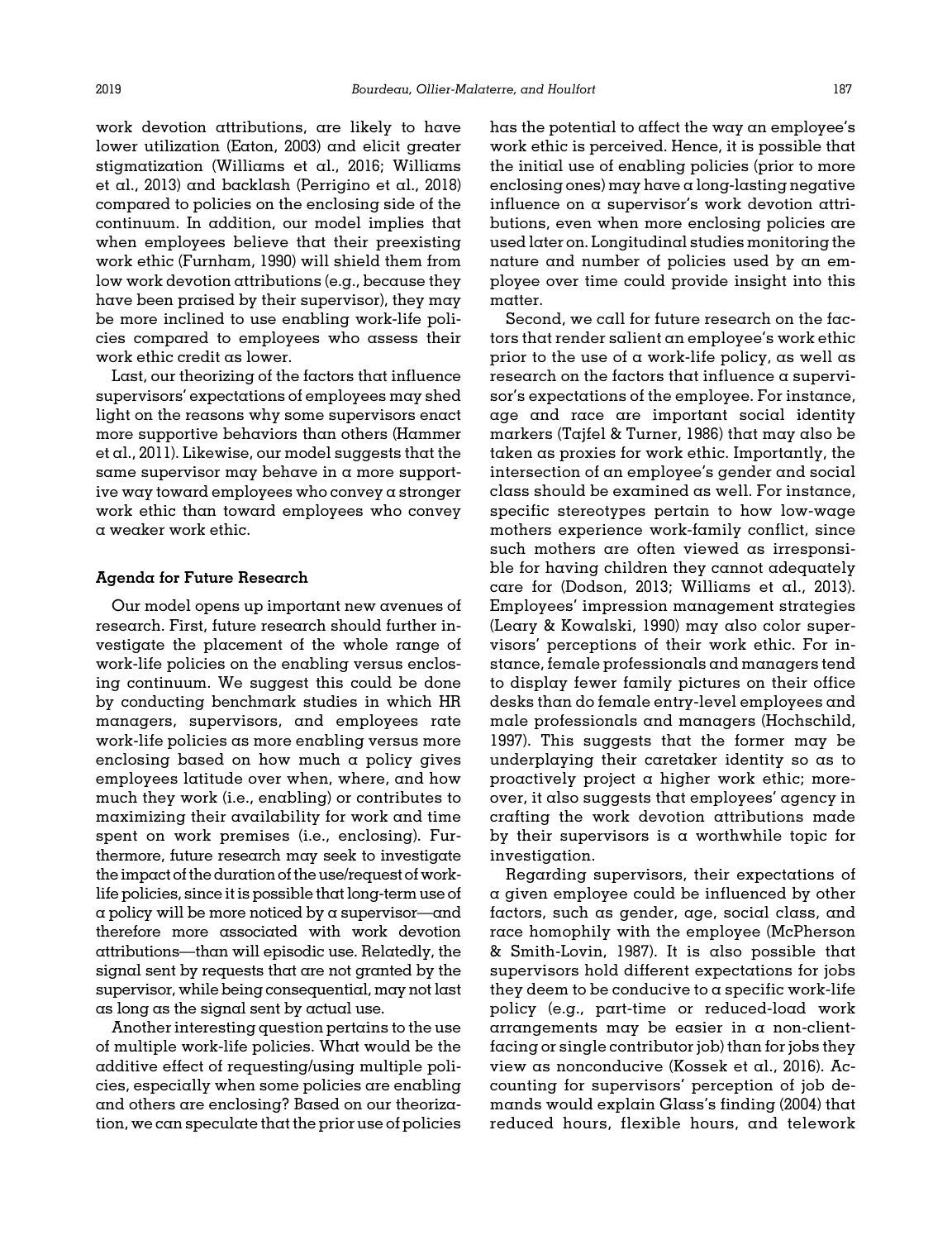<span id="page-16-0"></span>hindered working mothers' wage growth significantly more when they held managerial and professional positions than when they held lower positions.

Third, attributions made by those other than the direct supervisor (e.g., coworkers, people higher up in the hierarchy) may shape career consequences as well. In particular, the use of policies that put more strain on coworkers (e.g., poorly managed compressed workweeks in which coworkers are expected to take up the remainder of the work) may backfire, leading coworkers to express resentment at the less work-devoted policy user [\(Casper, Weltman,](#page-17-0) [& Kwesiga, 2007;](#page-17-0) [Rothausen, Clarke, Gonzalez,](#page-20-0) & O'[Dell, 1998](#page-20-0)), and this, in turn, may influence the supervisor's own attributions. In addition, work devotion attributions made by higher-level supervisors may directly impact employees' career consequences when higher-level supervisors participate in career decisions. It would be fruitful to theorize about the impact of these other attributions and about their combined effects.

Fourth, enabling and enclosing work-life policies may impact career outcomes through mechanisms other than work devotion attributions particularly through job performance. Notably, this could be the case for supervisors socialized into family-supportive norms where work devotion attributions determine career consequences to a lesser extent than in less family-supportive organizations. Telework, for instance, may increase an employee's productivity and therefore their job performance; however, less face time may result in  $\alpha$  loss of important information and therefore reduced performance [\(Gajendran](#page-18-0) & [Harrison, 2007](#page-18-0)). These possibilities call for research on the combined effect of the impact of using  $\alpha$  policy on job performance and on supervisors' work devotion attributions.

Last, we call for research examining the impact of cultural variations on the processes we outline in the model. Cultural schemas related to work and life rules are deeply embedded in specific national cultures ([Ollier-Malaterre & Foucreault,](#page-19-0) [2017;](#page-19-0) [Powell, Francesco, & Ling, 2009\)](#page-20-0). Therefore, it is important to understand to what extent the work devotion schema is pervasive outside the United States. This schema originated in Protestant communities in Europe and is typical of American ways of working ([Uhlmann](#page-20-0) & [Sanchez-Burks,](#page-20-0) [2014\)](#page-20-0). However, a growing stream of research has focused on investigating the Islamic work

ethic (Ali & Al-Owaihan, 2008), and a thirty-nine– country study showed that respondents reported strong intrinsic work values in countries where Buddhism, Christianity, Hinduism, and Islam play an important role, whether or not the respondents themselves were religious [\(Parboteeah](#page-19-0) [& Cullen,](#page-19-0) [2003\)](#page-19-0).

## Conclusion

There is evidence that the use of work-life policies is beneficial for employees who use them, consistent with the "happy worker story" [\(Weeden,](#page-20-0) [2005](#page-20-0): 478). However, there is also evidence that those who use such policies may be penalized in the form of lower wages, fewer promotions, and reduced career mobility, which suggests the presence of  $\alpha$  flexibility stigma [\(Williams et al., 2013](#page-20-0)). One reason for this seeming contradiction is that not all work-life policies are equivalent. In this article we have theorized about the different nature of work-life policies that may exert control over employees in more enabling versus enclosing ways. Furthermore, we have proposed a detailed explanation of the signaling and attributional mechanisms at play in supervisors' interpretation of the used work-life policies, which result in positive and negative career consequences for employees. We hope that the proposed model guides future work-life research and practice in a dual-agenda perspective—to support employees as they manage their work-life interface, as well as to enhance organizational performance.

#### REFERENCES

- Acker, J. 1990. Hierarchies, jobs, bodies: A theory of gendered organizations. Gender & Society, 4: 139–158.
- Ali, A. J., & Al-Owaihan, A. 2008. Islamic work ethic: A critical review. Cross Cultural Management: An International Journal, 15: 5–19.
- Allen, T. D. 2001. Family-supportive work environments: The role of organizational perceptions. Journal of Vocational Behavior, 58: 414–435.
- Allen, T. D., Herst, D. E., Bruck, C. S., & Sutton, M. 2000. Consequences associated with work-to-family conflict: A review and agenda for future research. Journal of Occupational Health Psychology, 5: 278–308.
- Allen, T. D., Johnson, R. C., Kiburz, K. M., & Shockley, K. M. 2013. Work-family conflict and flexible work arrangements: Deconstructing flexibility. Personnel Psychology, 66: 345–376.
- Allen, T. D., & Russell, J. E. A. 1999. Parental leave of absence: Some not so family-friendly implications. Journal of Applied Social Psychology, 29: 166–191.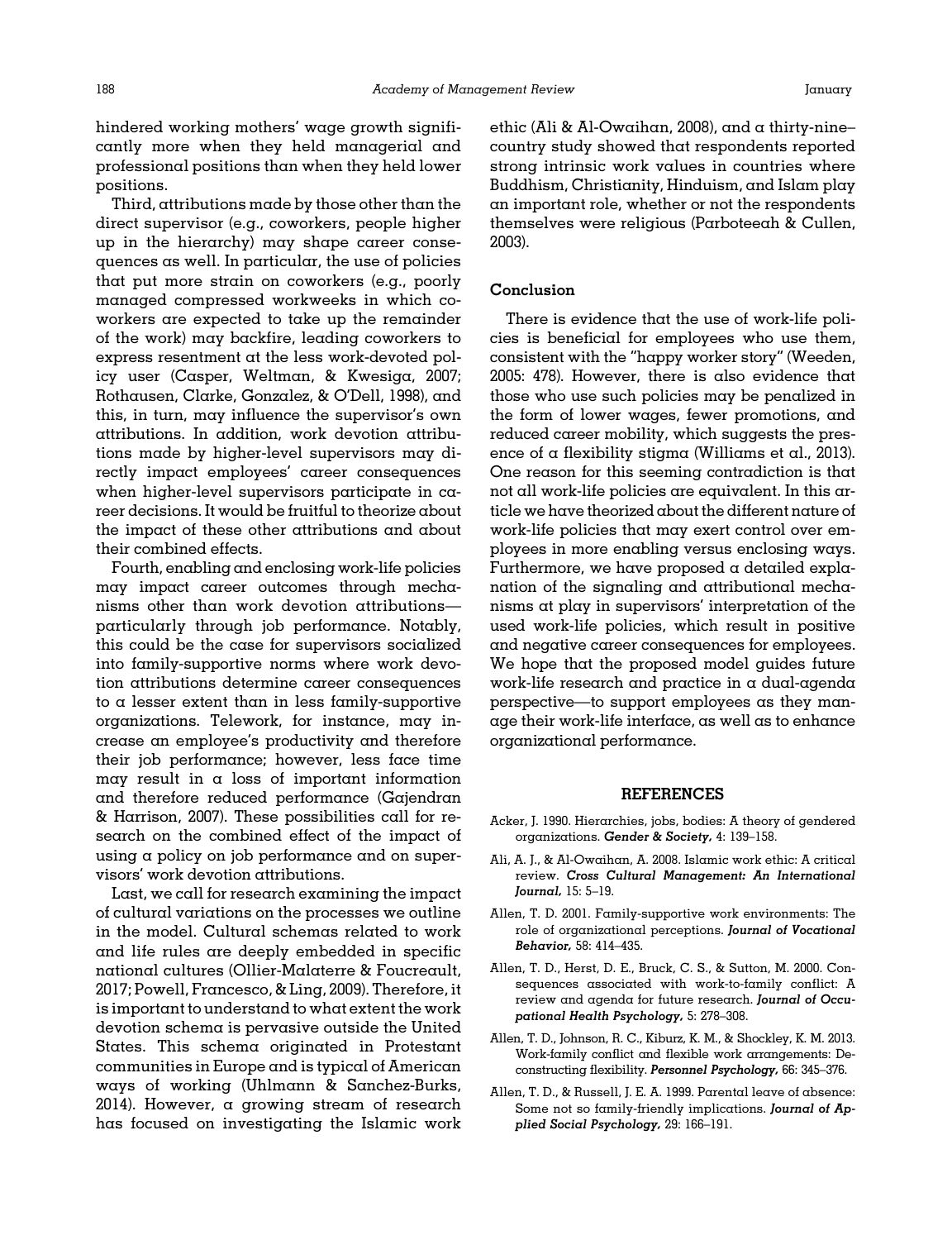- <span id="page-17-0"></span>Andreassi, J. K., & Thompson, C. A. 2008. Work-family culture: Current research and future directions. In K. Korabik, D. S. Lero, & D. L. Whitehead (Eds.), Handbook of work-family integration: Research, theories and best practices: 331–351. New York: Elsevier.
- Ashforth, B. E., Kreiner, G. E., & Fugate, M. 2000. All in a day's work: Boundaries and micro role transitions. Academy of Management Review, 25: 472–491.
- Bailyn, L. 1993. Breaking the mold: Women, men, and time in the new corporate world. New York: Free Press.
- Baron, J. N., Jennings, P. D., & Dobbin, F. R. 1988. Mission control? The development of personnel systems in U.S. industry. American Sociological Review, 53: 497–514.
- Bicchieri, C., & Mercier, H. 2014. Norms and beliefs: How change occurs. In M. Xenitidou & B. Edmonds (Eds.), The complexity of social norms: 37–54. New York: Springer International.
- Blair-Loy, M. 2003. Competing devotions. Cambridge, MA: Harvard University Press.
- Blair-Loy, M., & Wharton, A. S. 2002. Employees' use of workfamily policies and the workplace social context. Social Forces, 80: 813–845.
- Blair-Loy, M., & Wharton, A. S. 2004. Organizational commitment and constraints on work-family policy use: Corporate flexibility policies in a global firm. Sociological Perspectives, 47: 243–267.
- Blau, P. 1964. Exchange and power in social life. New York: Wiley.
- Bloor, G., & Dawson, P. 1994. Understanding professional culture in organizational context. Organization Studies, 15: 275–295.
- Bond, J. T., Thompson, C., Galinsky, E., & Prottas, D. 2003. Highlights of the 2002 National Study of the Changing Workforce. New York: Families and Work Institute.
- Boyce, A. S., Ryan, A. M., Imus, A. L., & Morgeson, F. P. 2007. "Temporary worker, permanent loser?" A model of the stigmatization of temporary workers. Journal of Management, 33: 5–29.
- Brescoll, V. L., Glass, J., & Sedlovskaya, A. 2013. Ask and ye shall receive? The dynamics of employer-provided flexible work options and the need for public policy. Journal of Social Issues, 69: 367–388.
- Brett, J. M., & Stroh, L. K. 2003. Working 61 plus hours  $\alpha$  week: Why do managers do it? Journal of Applied Psychology, 88: 67–78.
- Budig, M. J., & England, P. 2001. The wage penalty for motherhood. American Sociological Review, 2: 204–225.
- Burke, R. J., & Cooper, C. L. (Eds.). 2008. The long work hours culture: Causes, consequences and choices. Bingley, UK: Emerald Group.
- Carlson, D. S., & Kacmar, K. M. 2000. Work-family conflict in the organization: Do life role values make a difference? Journal of Management, 26: 1031-1054.
- Casper, W. J., Weltman, D., & Kwesiga, E. 2007. Beyond familyfriendly: The construct and measurement of singlesfriendly work culture. Journal of Vocational Behavior, 70: 478–501.
- Cha, Y. 2010. Reinforcing separate spheres: The effect of spousal overwork on the employment of men and women in dual-earner households. American Sociological Review, 75: 303–329.
- Christopher, A. N., & Zabel, K. L. 2011. Protestant work ethic. In D. J. Christie (Ed.), The encyclopedia of peace psychology. Hoboken, NJ: Wiley-Blackwell.
- Chung, A., & Rimal, R. N. 2016. Social norms: A review. Review of Communication Research, 4: 1–28.
- Clark, P. B., & Wilson, J. Q. 1961. Incentive systems: A theory of organizations. Administrative Science Quarterly, 6: 129–166.
- Cohen, J. R., & Single, L. E. 2001. An examination of the perceived impact of flexible work arrangements on professional opportunities in public accounting. Journal of Business Ethics, 32: 317–328.
- Connelly, B. L., Certo, S. T., Ireland, R. D., & Reutzel, C. R. 2011. Signaling theory: A review and assessment. Journal of Management, 37: 39–67.
- Correll, S. J., Benard, S., & Paik, I. 2007. Getting  $\alpha$  job: Is there a motherhood penalty? American Journal of Sociology, 112: 1297–1338.
- Crittenden, A. 2001. The price of motherhood: Why the most important job in the world is still the least valued. New York: Metropolitan Books.
- Cuddy, A. J., Fiske, S. T., & Glick, P. 2004. When professionals become mothers, warmth doesn't cut the ice. Journal of Social Issues, 60: 701–718.
- Demerouti, E. 2012. The spillover and crossover of resources among partners: The role of work-self and family-self facilitation. Journal of Occupational Health Psychology, 17: 184–195.
- Den Dulk, L., Groeneveld, S., Ollier-Malaterre, A., & Valcour, M. 2013. National context in work-life research: A multilevel cross-national analysis of the adoption of work-life policies by employers in Europe. European Management Journal, 31: 433–447.
- Dodson, L. 2013. Stereotyping low-wage mothers who have work and family conflicts. Journal of Social Issues, 69: 257–278.
- Dubin, R. 1956. Industrial workers' worlds: A study of the "central life interests" of industrial workers. Social Problems, 3: 131–142.
- Dumas, T. L., & Sanchez-Burks, J. 2015. The professional, the personal, and the ideal worker: Pressures and objectives shaping the boundary between life domains. Academy of Management Annals, 9: 803–843.
- Durbin, S., & Tomlinson, J. 2010. Female part-time managers: Networks and career mobility. Work, Employment and Society, 24: 621–640.
- Eagly, A. H., & Karau, S. J. 2002. Role congruity theory of prejudice toward female leaders. Psychological Review, 109: 573–598.
- Eaton, S. 2003. If you can use them: Flexibility policies, organizational commitment, and perceived performance. Industrial Relations, 42: 145–267.
- Edwards, J. R., & Rothbard, N. P. 2000. Mechanisms linking work and family: Clarifying the relationship between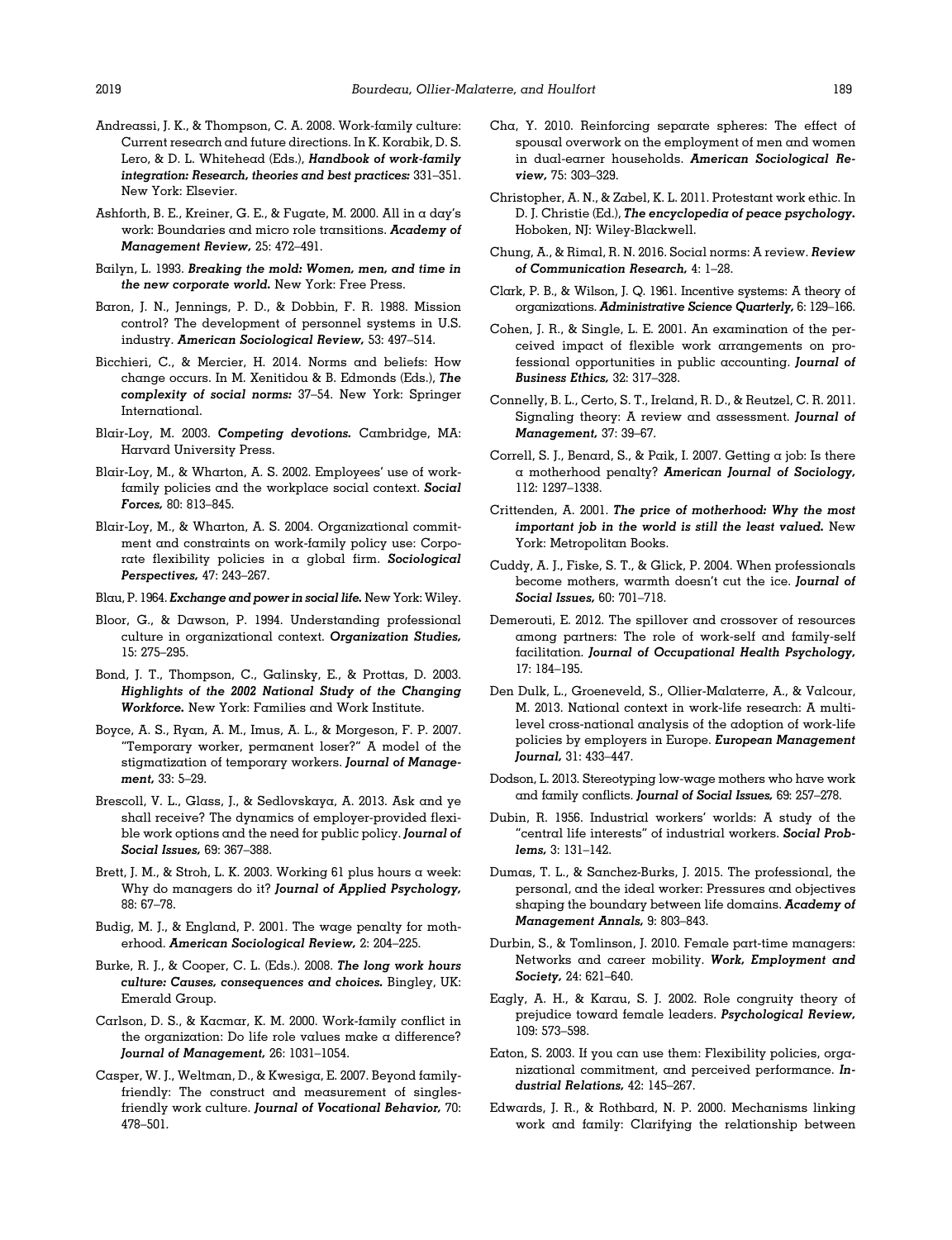<span id="page-18-0"></span>work and family constructs. Academy of Management Review, 25: 178–199.

- Feldman, J. M. 1981. Beyond attribution theory: Cognitive processes in performance appraisal. Journal of Applied Psychology, 66: 127–148.
- Flamholtz, E. G., Das, T. K., & Tsui, A. S. 1985. Toward an integrative framework of organizational control. Accounting, Organizations and Society, 10: 35–50.
- Friedman, D. E. 2001. Employer supports for parents with young children. Future of Children, 11(1): 63–77.
- Furnham, A. 1990. The Protestant work ethic: The psychology of work-related beliefs and behaviours. London & New York: Routledge.
- Gajendran, R. S., & Harrison, D. A. 2007. The good, the bad, and the unknown about telecommuting: Metaanalysis of psychological mediators and individual consequences. Journal of Applied Psychology, 92: 1524– 1541.
- Gariety, B. S., & Shaffer, S. 2001. Wage differentials associated with flextime. Monthly Labor Review, 3: 68–75.
- Glass, J. L. 2004. Blessing or curse? Family responsive policies and mothers' wage growth over time. Work and Occupations, 31: 367–394.
- Glass, J. L., & Riley, L. 1998. Family responsive policies and employee retention following childbirth. Social Forces, 76: 1401–1435.
- Green, S. G., & Mitchell, T. R. 1979. Attributional processes of leaders in leader-member interactions. Organizational Behavior and Human Performance, 23: 429–458.
- Greenhaus, J. H., & Beutell, N. J. 1985. Sources of conflict between work and family roles. Academy of Management Review, 10: 76–88.
- Greenhaus, J. H., & Kossek, E. E. 2014. The contemporary career: A work-home perspective. Annual Review of Organizational Psychology and Organizational Behavior, 1: 361–388.
- Greenwald, A. G., & Banaji, M. R. 1995. Implicit social cognition: Attitudes, self-esteem, and stereotypes. Psychological Review, 102: 4–27.
- Hakim, C. 2006. Women, careers, and work-life preferences. British Journal of Guidance & Counselling, 34: 279–294.
- Halbesleben, J. R. B., Bowler, W. M., Bolino, M. C., & Turnley, W. H. 2010. Organizational concern, prosocial values, or impression management? How supervisors attribute motives to organizational citizenship behavior. Journal of Applied Social Psychology, 40: 1450–1489.
- Hammer, L. B., Kossek, E. E., Anger, W. K., Bodner, T., & Zimmerman, K. 2011. Clarifying work-family intervention processes: The roles of work-family conflict and family supportive supervisor behaviors. Journal of Applied Psychology, 96: 134–150.
- Hehman, E., Sutherland, C. A. M., Flake, J. K., & Slepian, M. L. 2017. The unique contributions of perceiver and target characteristics in person perception. Journal of Personality and Social Psychology, 113: 513–529.
- Heider, F. 1958. The psychology of interpersonal relations. New York: Wiley.
- Henly, J. R., & Lambert, S. J. 2014. Unpredictable work timing in retail jobs: Implications for employee work-life conflict. Industrial & Labor Relations Review, 67: 986–1016.
- Hochschild, A. 1997. The time bind: When work becomes home and home becomes work. New York: Metropolitan Books.
- Hoobler, J. M., Wayne, S. J., & Lemmon, G. 2009. Bosses' perceptions of family-work conflict and women's promotability: Glass ceiling effects. Academy of Management Journal, 52: 939–957.
- Jacobs, J. A., & Gerson, K. 2004. The time divide: Work, family, and gender inequality. Cambridge, MA: Harvard University Press.
- Jacobson, R. P., Mortensen, C. R., & Cialdini, R. B. 2011. Bodies obliged and unbound: Differentiated response tendencies for injunctive and descriptive social norms. Journal of Personality and Social Psychology, 100: 433–448.
- Jones, E. E., & Davis, K. E. 1965. From acts to dispositions the attribution process in person perception. Advances in Experimental Social Psychology, 2: 219–266.
- Judge, T. A., & Ferris, G. R. 1993. Social context of performance evaluation decisions. Academy of Management Journal, 36: 80–105.
- Judiesch, M. K., & Lyness, K. S. 1999. Left behind? The impact of leaves of absence on managers' career success. Academy of Management Journal, 42: 641–651.
- Kanter, R. M. 1977. Men and women of the corporation. New York: Basic Books.
- Kanungo, R. N. 1982. Measurement of job and work involvement. Journal of Applied Psychology, 67: 341–349.
- Kärreman, D., & Alvesson, M. 2004. Cages in tandem: Management control, social identity, and identification in a knowledge-intensive firm. Organization Management Journal, 11: 149–175.
- Kelley, H. H. 1967. Attribution theory in social psychology. Nebraska Symposium on Motivation, 15: 192–240.
- Kelly, E. L., Kossek, E. E., Hammer, L. B., Durham, M., Bray, J., Chermack, K., & Murphy, L. A. 2008. Getting there from here: Research on the effects of work-family initiatives on work-family conflict and business outcomes. Academy of Management Annals, 2: 305–339.
- Kelly, E. L., & Moen, P. 2007. Rethinking the clockwork of work: Why schedule control may pay off at work and at home. Advances in Developing Human Resources, 9: 487–506.
- Kelly, E. L., Moen, P., Oakes, J., Fan, W., Okechukwu, C., Davis, K. D., Hammer, L. B., Kossek, E. E., King, R. B., Hanson, G. C., Mierzwa, F., & Casper, L. M. 2014. Changing work and work-family conflict: Evidence from the work, family, and health network. American Sociological Review, 79: 485–516.
- Kidron, A. 1978. Work values and organizational commitment. Academy of Management Journal, 21: 239–247.
- Kossek, E. E. 2008. Work and family in America: Growing tensions between employment policy and a transformed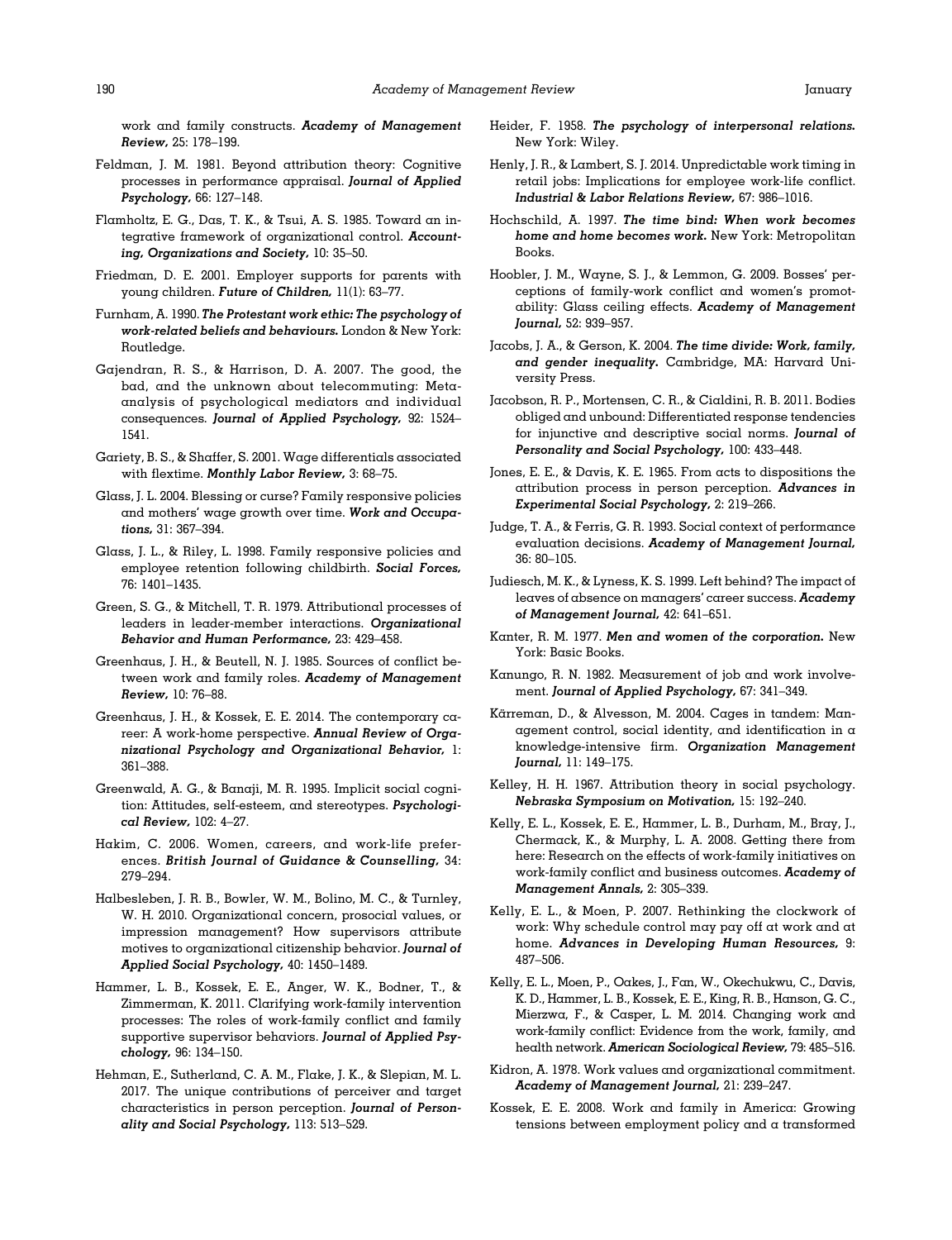<span id="page-19-0"></span>workforce. In J. O'Toole & E. E. Lawler III (Eds.), America at work: Choices and challenges, vol. 1: 53–71. New York: Palgrave Macmillan.

- Kossek, E. E., Lewis, S., & Hammer, L. 2010. Work family initiatives and organizational change: Mixed messages in moving from the margins to the mainstream. Human Relations, 61: 3–19.
- Kossek, E. E., & Michel, J. 2011. Flexible work schedules. In S. Zedeck (Ed.), APA handbook of industrial and organizational psychology, vol. 1: 535–572. Washington, DC: American Psychological Association.
- Kossek, E. E., Ollier-Malaterre, A., Lee, M., Pichler, S., & Hall, D. T. 2016. Line managers' experiences with reduced-load work for professionals in embracing and ambivalent organizational contexts. Human Resource Management, 45: 143-171.
- Kossek, E. E., & Ozeki, C. 1999. Bridging the work-family policy and productivity gap: A literature review. Community, Work & Family, 2: 7–32.
- Kossek, E. E., Ruderman, M. N., Braddy, P. W., & Hannum, K. M. 2012. Work-nonwork boundary management profiles: A person-centered approach. Journal of Vocational Behavior, 81: 112–128.
- Kossek, E. E., Su, R., & Wu, L. 2017. "Opting out" or "pushed out"? Integrating perspectives on women's career equality for gender inclusion and interventions. Journal of Management, 43: 228–254.
- Kossek, E. E., & Thompson, R. J. 2016. Workplace flexibility: Integrating employer and employee perspectives to close the research-practice implementation gap. In L. Eby & T. Allen (Eds.), The Oxford handbook of work and family: 255–270. New York: Oxford University Press.
- Kossek, E. E., & Van Dyne, L. 2008. Face-time matters: A crosslevel model of how work-life flexibility influences work performance of individuals and groups. In K. Korabik, D. S. Lero, & D. L. Whitehead (Eds.), Handbook of workfamily integration: Research, theory, and best practices: 305–330. San Diego: Elsevier.
- Kuhn, T. 2006. A "demented work ethic" and a "lifestyle firm": Discourse, identity, and workplace time commitments. Organization Studies, 27: 1339–1358.
- Leary, M. R., & Kowalski, R. M. 1990. Impression management: A literature review and two-component model. Psychological Bulletin, 107: 34–47.
- Lee, M. D., MacDermid, S. M., Williams, M. L., Buck, M. L., & Leiba-O'Sullivan, S. 2002. Contextual factors in the success of reduced-load work arrangements among managers and professionals. Human Resource Management, 41: 209–223.
- Leslie, L. M., Manchester, C. F., Park, T. Y., & Mehng, S. A. 2012. Flexible work practices: A source of career premiums or penalties? Academy of Management Journal, 55: 1407–1428.
- Lewis, S. 1997. "Family friendly" employment policies: A route to changing organizational culture or playing about at the margins? Gender, Work & Organization, 4: 13–23.
- Lewis, S., & Smithson, J. 2001. Sense of entitlement to support for the reconciliation of employment and family life. Human Relations, 54: 1455–1481.
- Lincoln, J. R., & Kalleberg, A. L. 1985. Work organization and workforce commitment: A study of plants and employees in the US and Japan. American Sociological Review, 50: 738–760.
- Lincoln, J. R., & Kalleberg, A. L. 1990. Culture, control and commitment: A study of work organization and work attitudes in the United States and Japan. Cambridge: Cambridge University Press.
- Marks, S. R. 1977. Multiple roles and role strain: Some notes on human energy, time and commitment. American Sociological Review, 42: 921–936.
- Martin, R., Guillaume, Y., Thomas, G., Lee, A., & Epitropaki, O. 2016. Leader-member exchange (LMX) and performance: A meta-analytic review. Personnel Psychology, 69: 67–121.
- McPherson, J. M., & Smith-Lovin, L. 1987. Homophily in voluntary organizations: Status distance and the composition of faceto-face groups. American Sociological Review, 52: 370–379.
- Mintzberg, H. 1989. Structures in five: Designing effective organizations. Englewood Cliffs, NJ: Prentice Hall.
- Mishel, L. 2013. Vast majority of wage earners are working harder, and for not much more: Trends in U.S. work hours and wages 1979–2007. Issue Brief No. 348, Economic Policy Institute, Washington, DC. Available at [http://www.epi.org/](http://www.epi.org/publication/ib348-trends-us-work-hours-wages-1979-2007/) [publication/ib348-trends-us-work-hours-wages-1979-2007/.](http://www.epi.org/publication/ib348-trends-us-work-hours-wages-1979-2007/)
- Mitchell, T. R. 2017. The effects of social, task, and situational factors on motivation, performance, and appraisal. In F. Landy, S. Zedeck, & J. Cleveland (Eds.), Performance measurement and theory: 39–72. London: Routledge.
- Moen, P., & Roehling, P. 2005. The career mystique: Cracks in the American dream. Lanham, MD: Rowman & Littlefield.
- Ng, T. W. H., Eby, L. T., Sorensen, K. L., & Feldman, D. C. 2005. Predictors of objective and subjective career success: A meta-analysis. Personnel Psychology, 58: 367–408.
- Nippert-Eng, C. E. 1995. Home and work: Negotiating boundaries through everyday life. Chicago: University of Chicago Press.
- Ollier-Malaterre, A. 2010. Contributions of work-life and resilience initiatives to the individual/organization relationship. Human Relations, 63: 41–62.
- Ollier-Malaterre, A. 2013. Les organisations et la vie horstravail de leurs membres: Incorporation, relegation et ´ substitution au fil du temps [Organizations and their members' life outside of work: A history of incorporation, exclusion and substitution responses]. In D.-G. Tremblay (Ed.), Temporalités sociales, temps prescrits, temps institutionnalisés [Social temporalities, prescribed times, institutionalized times]: 17-31. Québec: Presses de l'Université de Québec.
- Ollier-Malaterre, A., & Foucreault, A. 2017. Cross-national work-life research: Cultural and structural impacts for individuals and organizations. Journal of Management,  $43 \cdot 111 - 136$
- Parboteeah, K. P., & Cullen, J. B. 2003. Social institutions and work centrality: Explorations beyond national culture. Organization Science, 14: 137–148.
- Perrigino, M. B., Dunford, B. B., & Wilson, K. S. 2018. Work-family backlash: The "dark side" of work-life balance (WLB) policies. Academy of Management Annals, 12: 600–630.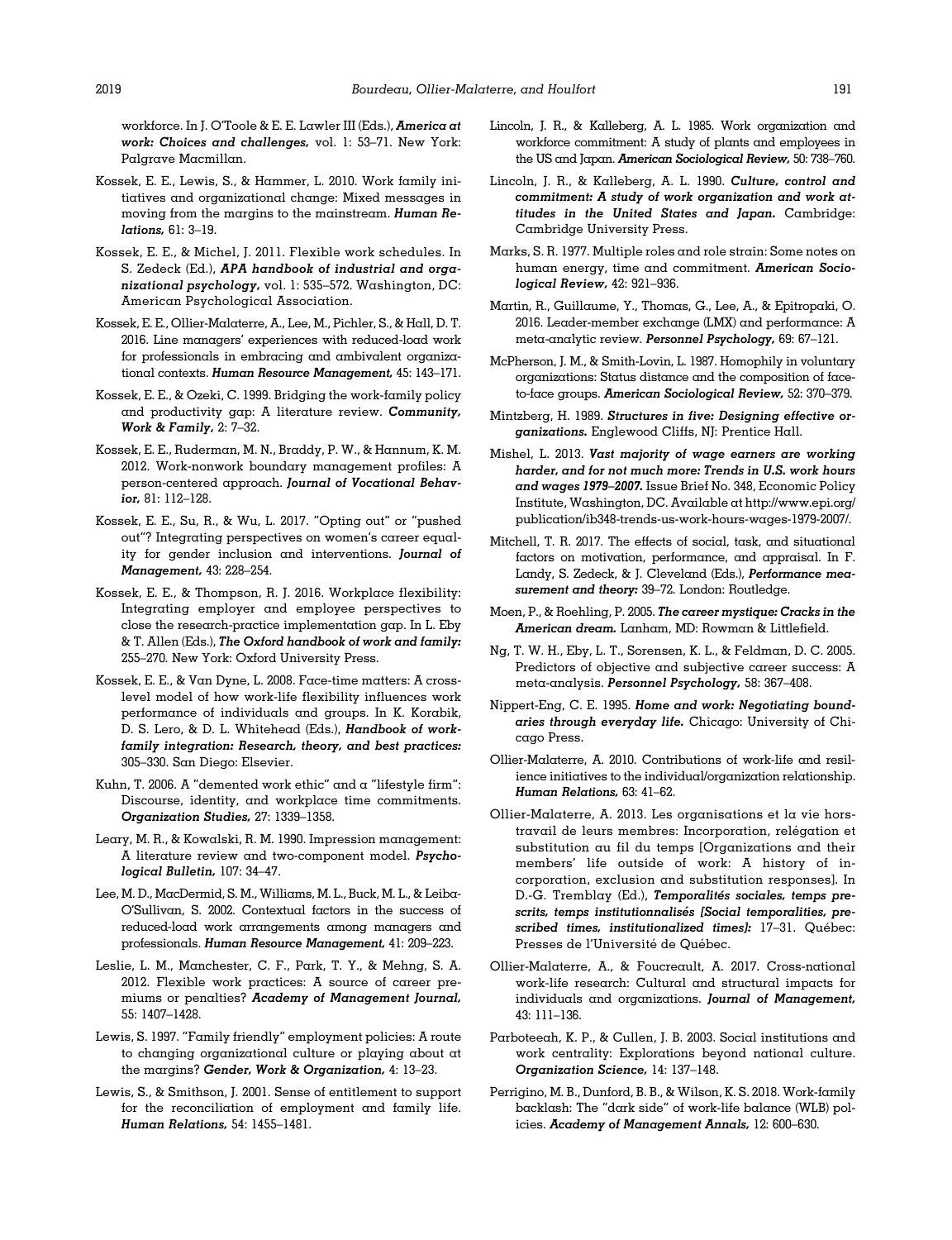- <span id="page-20-0"></span>Porter, G. 2004. Work, work ethic, work excess. Journal of Organizational Change Management, 17: 424–439.
- Powell, G. N., Francesco, A. M., & Ling, Y. 2009. Towards culture-sensitive theories of the work-family interface. Journal of Organizational Behavior, 30: 597–616.
- Powell, G. N., & Mainiero, L. A. 1992. Cross-currents in the river of time: Conceptualizing the complexities of women's careers. Journal of Management, 18: 215–237.
- Rau, B. L., & Hyland, M. A. M. 2002. Role conflict and flexible work arrangements: The effects on applicant attraction. Personnel Psychology, 55: 111–136.
- Raven, B. H., & Rubin, J. Z. 1976. Social psychology: People in groups. New York: Wiley.
- Reid, E. 2015. Embracing, passing, revealing, and the ideal worker image: How people navigate expected and experienced professional identities. Organization Science, 26: 997–1017.
- Reid, E., & Ramarajan, L. 2016. Managing the high intensity workplace. Harvard Business Review, 94(6): 84–90.
- Roehling, P. V., Roehling, M. V., & Moen, P. 2001. The relationship between work-life policies and practices and employee loyalty: A life course perspective. Journal of Family and Economic Issues, 22: 141–170.
- Ross, S. 1977. The determination of financial structure: The incentive signaling structure. Bell Journal of Economics, 8: 23–40.
- Rothausen, T. J., Clarke, N., Gonzalez, J., & O'Dell, L. 1998. Family-friendly backlash—fact or fiction? The case of organizations on-site child care centers. Personnel Psychology, 51: 685–706.
- Rousseau, D. M. 2001. Schema, promise and mutuality: The building blocks of the psychological contract. Journal of Occupational & Organizational Psychology, 74: 511–542.
- Schein, E. H. 1985. Organizational culture and leadership: A dynamic view. San Francisco: Jossey-Bass.
- Schein, E. H. 2009. The corporate culture survival guide. San Francisco: Jossey-Bass.
- Scott, K. S., Moore, K. S., & Miceli, M. P. 1997. An exploration of the meaning and consequences of workaholism. Human Relations, 50: 287–314.
- Sewell, G. 2012. Employees, organizations and surveillance. In K. Ball, K. D. Haggerty, & D. Lyon (Eds.), The handbook of surveillance studies: 303–312. London: Routledge.
- Sherif, M. 1936. The psychology of social norms. New York: Harper & Brothers.
- Shore, T. H., Bommer, W. H., & Shore, L. M. 2008. An integrative model of managerial perceptions of employee commitment: Antecedents and influences on employee treatment. Journal of Organizational Behavior, 29: 635–655.
- Slaughter, A. M. 2015. Unfinished business: Women men work family. New York: Random House.
- Society for Human Resource Management. 2015. 2015 strategic benefits—Flexible work arrangements (FWAs). Available at [https://www.shrm.org/hr-today/trends-and-forecasting/](https://www.shrm.org/hr-today/trends-and-forecasting/research-and-surveys/Pages/2015-Strategic-Benefits%E2%80%95Flexible-Work-Arrangements.aspx) [research-and-surveys/Pages/2015-Strategic-Benefits%](https://www.shrm.org/hr-today/trends-and-forecasting/research-and-surveys/Pages/2015-Strategic-Benefits%E2%80%95Flexible-Work-Arrangements.aspx) [E2%80%95Flexible-Work-Arrangements.aspx](https://www.shrm.org/hr-today/trends-and-forecasting/research-and-surveys/Pages/2015-Strategic-Benefits%E2%80%95Flexible-Work-Arrangements.aspx).
- Spence, A. M. 1973. Job market signaling. Quarterly Journal of Economics, 87: 355–374.
- Stone, P., & Hernandez, L. A. 2013. The all-or-nothing workplace: Flexibility stigma and "opting out" among professional-managerial women. Journal of Social Issues, 69: 235–256.
- Tajfel, H., & Turner, J. C. 1986. The social identity theory of intergroup behavior. In S. Worchel & L. W. Austin (Eds.), Psychology of intergroup relations: 7–24. Chicago: Nelson-Hall.
- Thompson, C. A., Beauvais, L. L., & Lyness, K. S. 1999. When work-family benefits are not enough: The influence of work-family culture on benefit utilization, organizational attachment, and work-family conflict. Journal of Vocational Behavior, 54: 392–415.
- Uhlmann, E. L., Heaphy, E., Ashford, S. J., Zhu, L., & Sanchez-Burks, J. 2013. Acting professional: An exploration of culturally bounded norms against nonwork role referencing. Journal of Organizational Behavior, 34: 866–886.
- Uhlmann, E. L., & Sanchez-Burks, J. 2014. The implicit legacy of American Protestantism. Journal of Cross-Cultural Psychology, 45: 992–1006.
- Useem, J., & Harrington, A. 2000. Welcome to the new company town. Fortune, 141(1): 62–68.
- Van Maanen, J., & Schein, E. G. 1979. Toward a theory of organizational socialization. Research in Organizational Behavior, 1: 209–264.
- Weber, M. 1930. The Protestant ethic and the spirit of capitalism. New York: Dover.
- Weeden, K. A. 2005. Is there a flexiglass ceiling? Flexible work arrangements and wages in the United States. Social Science Research, 34: 454–482.
- Wharton, A. S., Chivers, S., & Blair-Loy, M. 2008. Use of formal and informal work-family policies on the digital assembly line. Work and Occupations, 35: 327–350.
- Whyte, W. H. J. 1957. The organization man. London: Jonathan Cape.
- Williams, J. C. 2000. Unbending gender: Why family and work conflict and what to do about it. New York: Oxford University Press.
- Williams, J. C., Berdahl, J. L., & Vandello, J. A. 2016. Beyond work-life "integration." Annual Review of Psychology, 67: 515–539.
- Williams, J. C., Blair‐Loy, M., & Berdahl, J. L. 2013. Cultural schemas, social class, and the flexibility stigma. Journal of Social Issues, 69: 209–234.

Sarah Bourdeau ([bourdeau.sarah1@gmail.com](mailto:bourdeau.sarah1@gmail.com)) is a work psychology graduate student at the Université du Québec à Montréal. Her Ph.D. dissertation focuses on work-life policies, specifically the impact of organizational norms on the use of such policies; she is also specializing in the practice of organizational development.